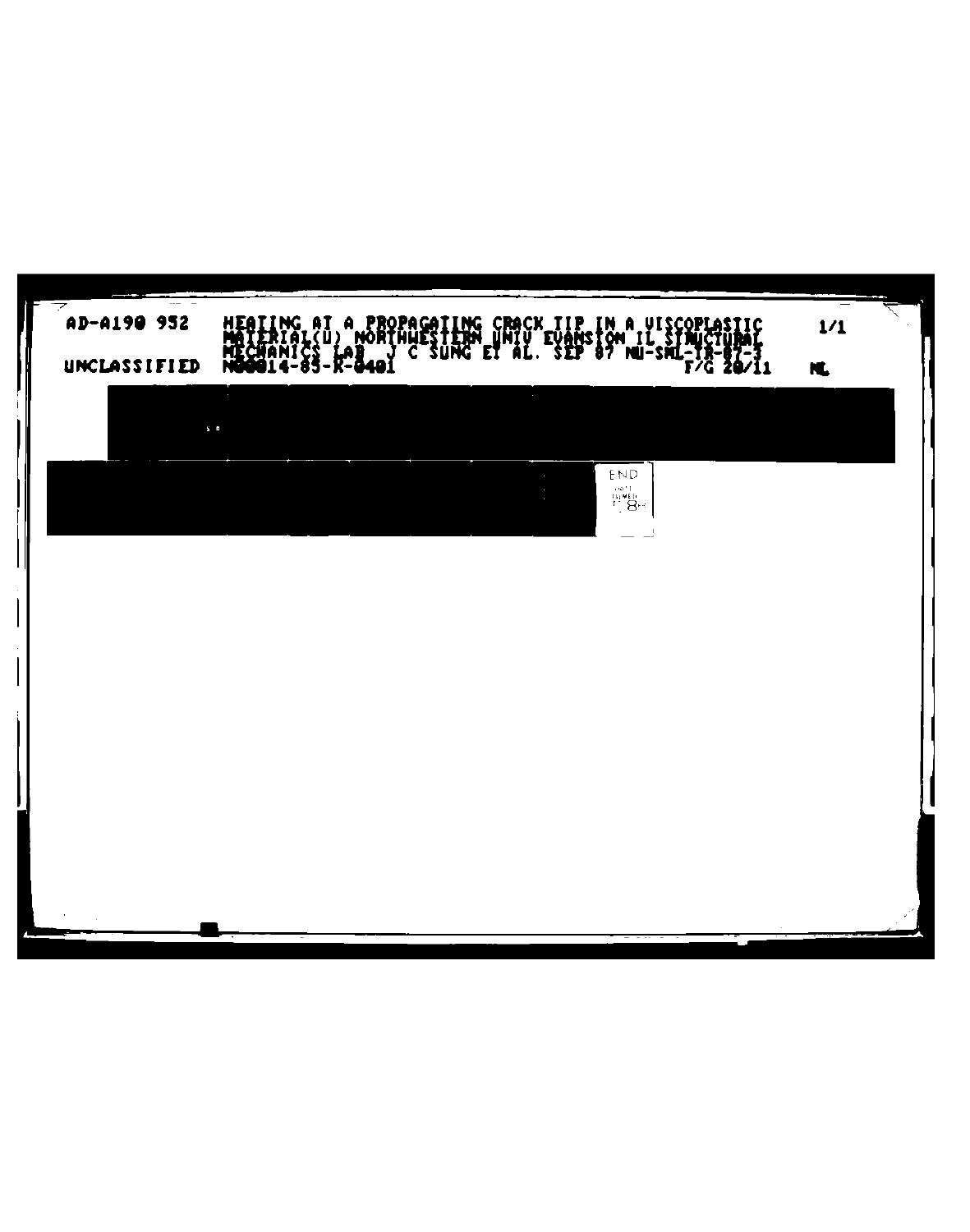

MICROCOPY RESOLUTION TEST CHART NATIONAL BUREAU OF STANDARDS 1963-A

 $\frac{1}{2}$ 

 $\bar{\mathcal{A}}$ 

 $\sim 10$ 

 $\sim$ 

 $\mathbf{v}$ 

 $\ddot{\phantom{a}}$ 

À,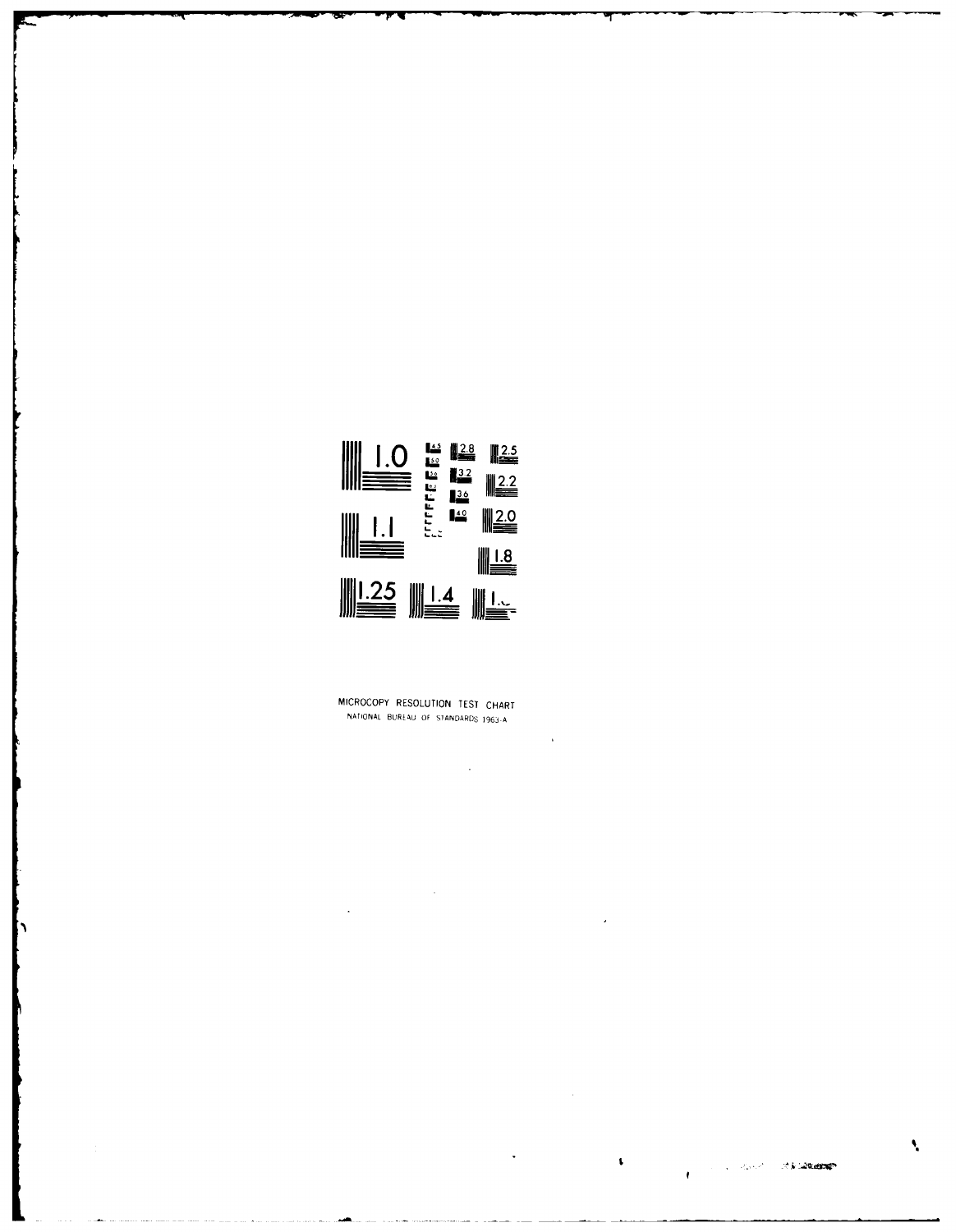# **OTK** FILE COP

**N 0**

**LO** HEATING **AT A** PROPAGATING CRACK TIP IN **A** VISCOPLASTIC MATERIAL

J.C. Sung<sup>\*</sup> and J. D. Achenbach

Center for Quality Engineering and Failure Prevention Northwestern University Evanston, IL. **60208**

Office of Naval Research

N00014-85-K-0401

September 1987 **FEB 2 9 1988** 

**NU-SML-TR-87-3** 

Approved for pubiic release; distribution unlimited

**88 2 2( 172**

**DTIC**<br>ELECTE

 $a_{H}$ 



 $\langle$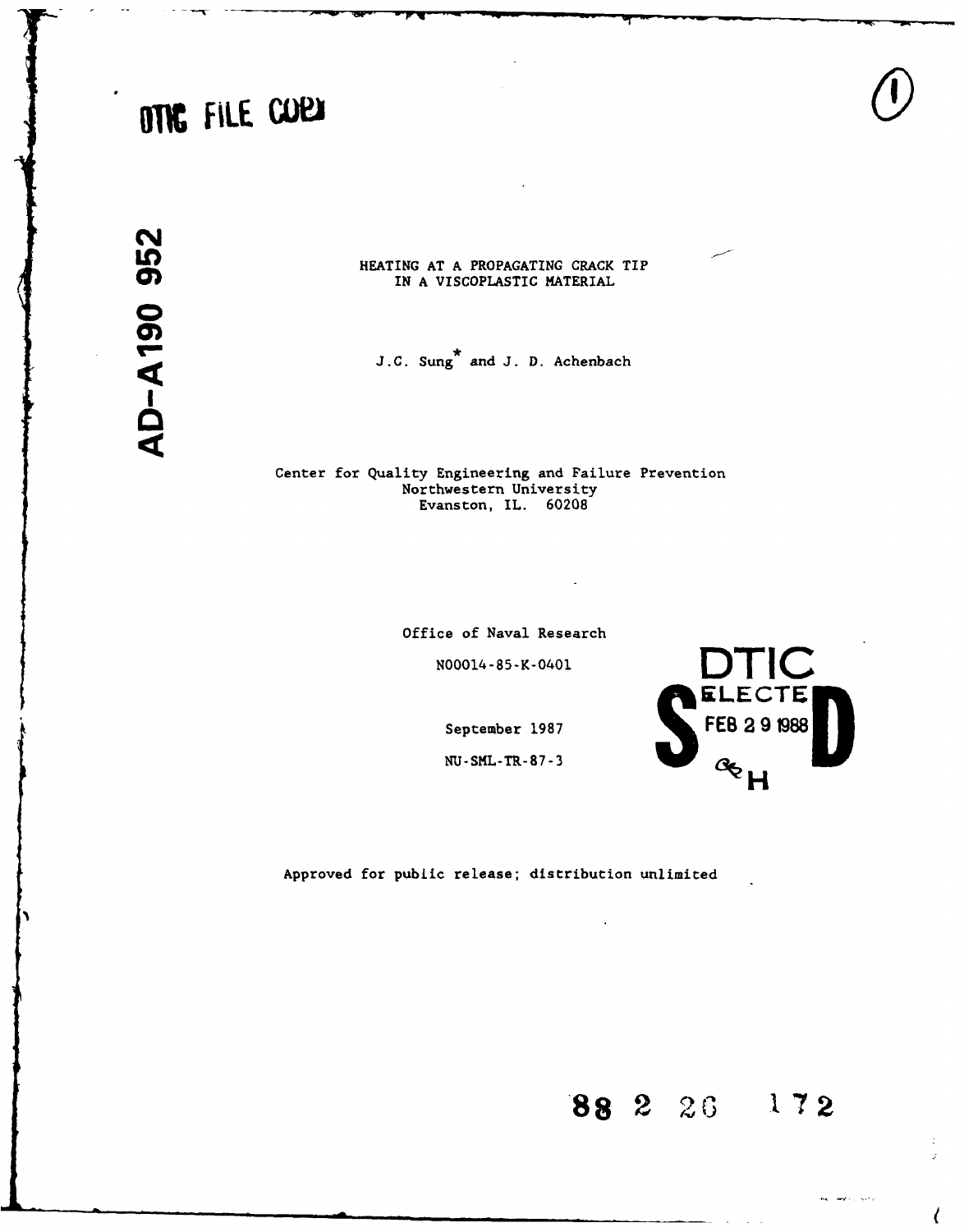Unclassified **SECURITY CLASSIFICATION** OF **THIS PAGE** (When *)ee* **Fuerrd) REPORT DOCUMENTATION PAGE BEFORE COMPLETING FORM 1. REPORT NUMBER** 2. **GOVT ACCESSION NO. 3. RECIPIENT'S CATALOG NUMBER NU-SML-87-3 4. TITLE (and Subtitle) S. TYPE OF REPORT & PERIOD COVERED** Heating at a Propagating Crack Tip **Interim** in a Viscoplastic Material **6 <b>PERFORMING OAG.** REPORT NUMBER **7.** AUTHOR(s) **B. CONTRACT OR GRANT NUMBER(s) J. C.** Sung and J. **D.** Achenbach N00014-85-0401 **9. PERFORMING ORGANIZATION NAME AND ADDRESS 10. PROGRAM ELEMENT. PROJECT. TASK AREA & WORK UNIT NUMBERS** Northwestern University, Evanston, IL 60208 **11. CONTROLLING OFFICE NAME AND ADDRESS 12. REPORT DATE** Office of Naval Research **September 1987** Structural Mechanics Department **13. NUMBER** OF **PAGES** Department of the Navy, Arlington, VA 22217 | 18 **14. MONITORING AGENCY NAME &** ADDRESS(l *different* **from** Controlling *Office)* **IS.** SECURITY **CLASS. (of this** report) Unclassified **ISO DECL.ASSIFICATION DOWNGRADING SCHEDULE 16. DISTRIBUTION STATEMENT** (of this Report) Approved for public release; distribution unlimited **17. DISTRIBUTION STATEMENT (of the abstract entered** *fn* **Block** 20, *It* different from Report) **IS. SUPPLEMENTARY NOTES -.9 KEY WORDS (Continue** *on reverse* **side it necessary** nd *identify* **by** block **number)** crack tip viscoplastic material temperature **20.** ABSTRACT **(Continue** *on* **reverse side If necessary and** *Identify* **by** *block* **number)** The crack tip temperature due to near-tip dissipation of mechanical energy has been calculated for a crack propagating in a viscoplastic material. The mechanical behavior of the material was represented by a model proposed by Bodner and Partom. On the basis of the adiabatic approximation the maximum temperature has been investigated as a function of the crack-tip speed and the material parameters. For a specific crack-tip speed, T **max** is displayed as a function of the material constant, D<sub>o</sub>, which defines the asymptotic limit of the **DO, o.,** 1473 **EDITION OF I NOV 45 IS OBSOLETE** Unclassified **SECURITY CLASSIFICATION OF THIS PAGE (When Data Entered)**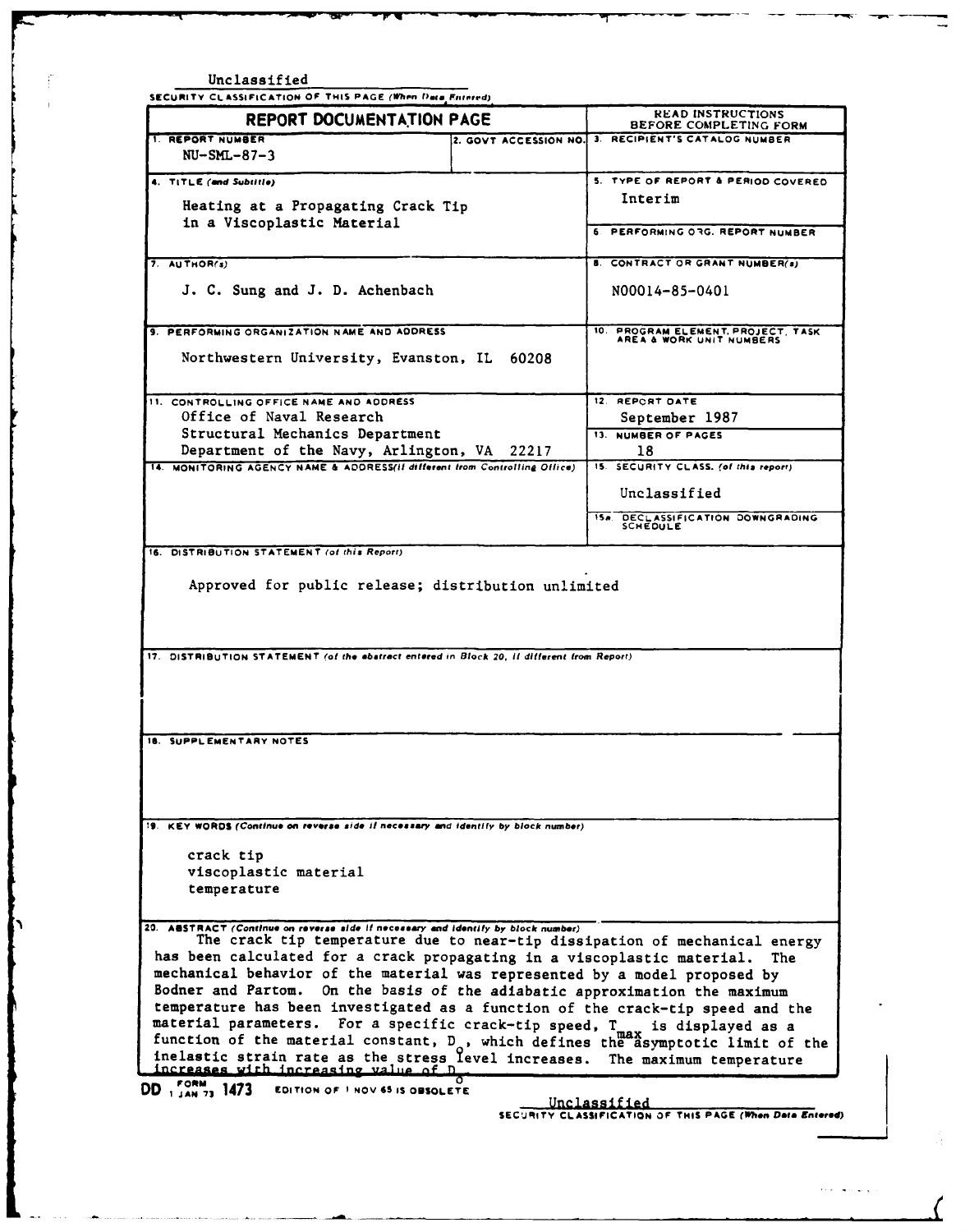## Abstract

The crack tip temperature due to near-tip dissipation of mechanical energy has been calculated for a crack propagating in a viscoplastic material. The mechanical behavior of the material was represented by a model proposed by Bodner and Partom. On the basis of the adiabatic approximation the maximum temperature has been investigated as a function of the crack-tip speed and the material parameters. For a specific crack-tip<br> $\lim_{N \to \infty} x_N$ speed,  $T_{\text{max}}$  is displayed as a function of the material constant,  $D_{\phi}^{'}$ , which defines the asymptotic limit of the inelastic strain rate as the stress level increases. The maximum temperature increases with increasing  $\mathcal{L} = \{ \alpha \in \mathcal{L} \mid \alpha \in \mathcal{L} \}$  , where  $\mathcal{L} = \{ \alpha \in \mathcal{L} \}$  $\mathbb{R}^2 \times \mathbb{R}^2 \times \mathbb{R}^2 \times \mathbb{R}^4$ values of  $D_{\phi}$ .



| Accession For      |  |  |  |  |  |  |
|--------------------|--|--|--|--|--|--|
| NTIS GRA&I         |  |  |  |  |  |  |
| DTIC TAB           |  |  |  |  |  |  |
| Unannounced        |  |  |  |  |  |  |
| Justification      |  |  |  |  |  |  |
|                    |  |  |  |  |  |  |
| Ву… ………………         |  |  |  |  |  |  |
| Distribution/      |  |  |  |  |  |  |
| Availability Cades |  |  |  |  |  |  |
| Avail and/or       |  |  |  |  |  |  |
| Special            |  |  |  |  |  |  |
|                    |  |  |  |  |  |  |
|                    |  |  |  |  |  |  |
|                    |  |  |  |  |  |  |
|                    |  |  |  |  |  |  |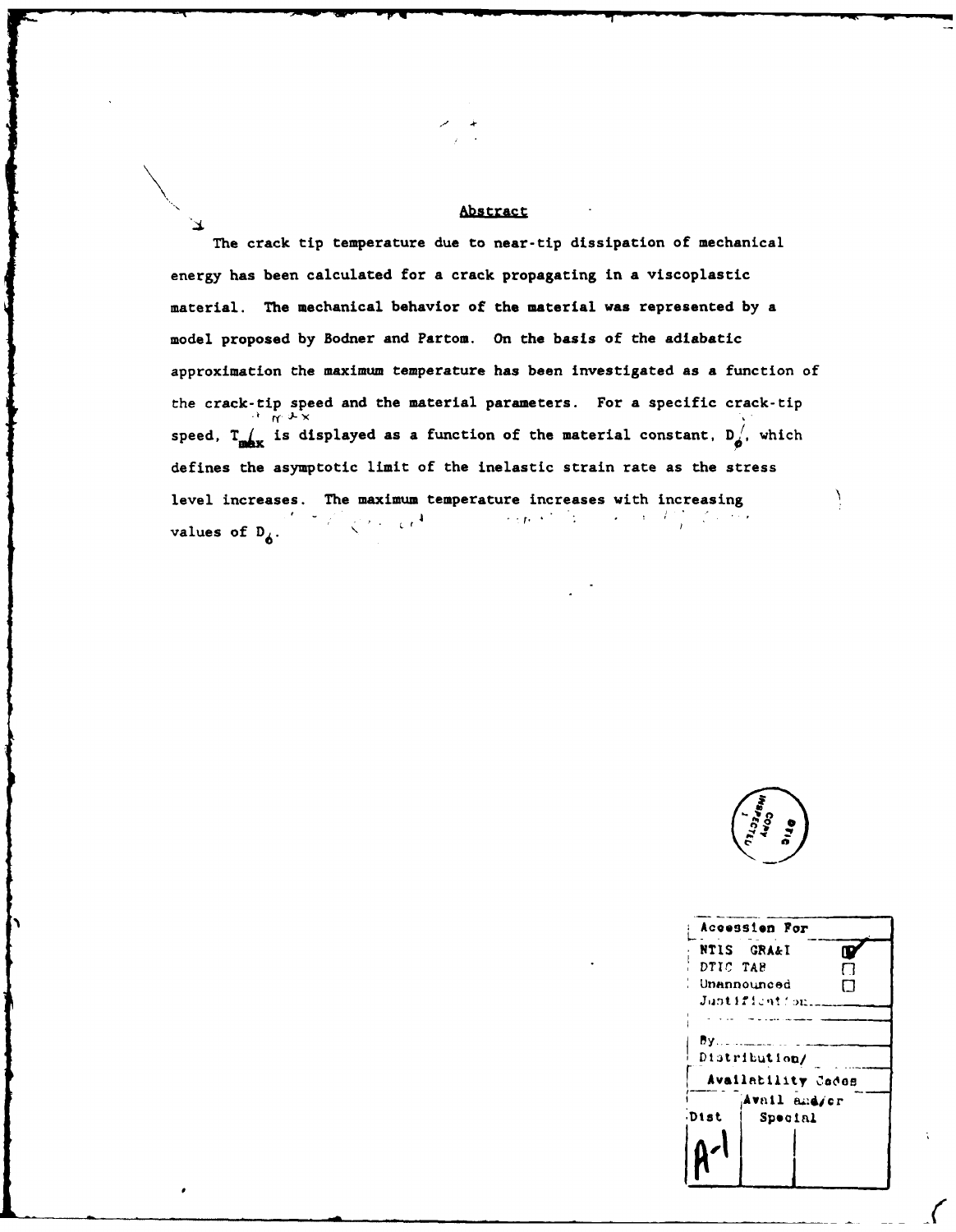#### **Introduction**

The rupture processes at **a** propagating crack tip and the dissipation of mechanical energy due to inelastic material behavior in the **highly** deformed near-tip zone, provide sources of heat which can give rise to substantial increases in the temperature near a crack tip. These temperature increases are of obvious interest since they may affect the mechanical behavior of the near-tip material, particularly its fracture properties. An early study of near-tip temperatures, motivated by interest in temperature effects on the fracture toughness for fast fracture, was included in a paper **by** Krafft and Irwin **[1].**

For essentially brittle materials, a propagating crack tip acts as a sink of mechanical energy. Part of this energy will be converted into surface energy of the new crack faces. It is, however, generally assumed that the remainder and perhaps larger part, is converted into heat. In the mathematical formulation a propagating crack edge is, therefore, a line source of heat, and hence the temperature at a propagating crack edge will display a logarithmic singularity, see e.g. Bui et al. [2]. To circumvent this temperature singularity, some investigators have distributed the energy release rate at the crack tip over a small area. Studies of the steady-state temperature induced **by** regions of near-tip heat production which move with **a** constant velocity, have been carried out **by** Weichert and Sch6nert **[3]-[5].** Other studies are those of **D611 (6]** and Fuller et al **[7).** Recently Kuang and Atluri **[8]** have employed a finite element procedure to calculate transient crack-tip temperatues, considering certain nonlinear effects due to temperature dependent material properties and convective and radiative heat losses.

 $\mathbf{I}$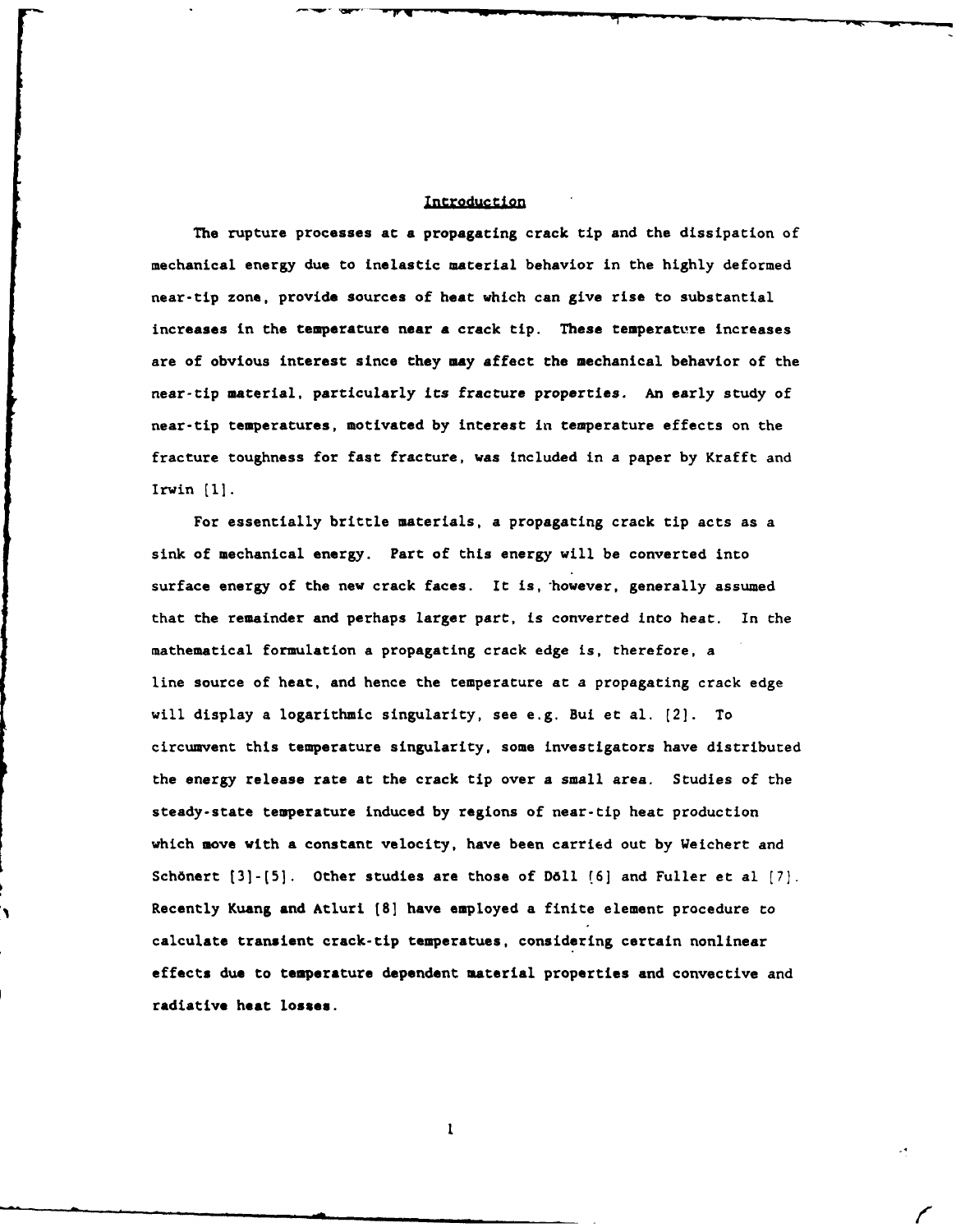When the crack propagates in an inelastic material, the dissipation of mechanical energy in the vicinity of the crack tip provides another source of heat. The corresponding transient crack-tip temperatures have been calculated **by** Rice and Levy **[9],** for the case that the plastic work rate is computed **by** the use of the Dugdale model.

For time-dependent (transient) temperature fields, the present authors have shown **[10]** that near the center of a source region, and under certain restrictions on the time of observation, the effect of heat conduction on the maximum temperature is negligible if a dimensionless constant is sufficiently larger than unity. The constant involves the velocity and a characteristic length parameter of the source region, and the thermal diffusivity. When this condition holds, the adiabatic approximation which completely ignores heat conduction gives a very acceptable approximation to the temperature field.

In the present paper, the adiabatic approximation has been used to calculate the crack tip temperature for a crack which propagates in a viscoplastic material. The mechanical behavior of the material is represented **by** a model proposed **by** Bodner and Partom **[11].** The general form of the near-tip fields of stress and deformation for this model have been studied **by** Achenbach et al **[12]** and Sung and Achenbach **[13].** The Bodner-Partom model accounts for flux of energy into the crack tip, as well as for considerable dissipation of mechanical energy in the near-tip region. In this paper, the temperatures due to the dissipation. of energy have been analyzed in some detail. For a specified crack-tip speed **(300** m/s), particular attention has been devoted to the dependence of the maximum temperature on a characteristic parameter,  $D_{0}$ , of the Bodner-Partom model. This parameter defines the asymptotic limit of the inelastic strain rate as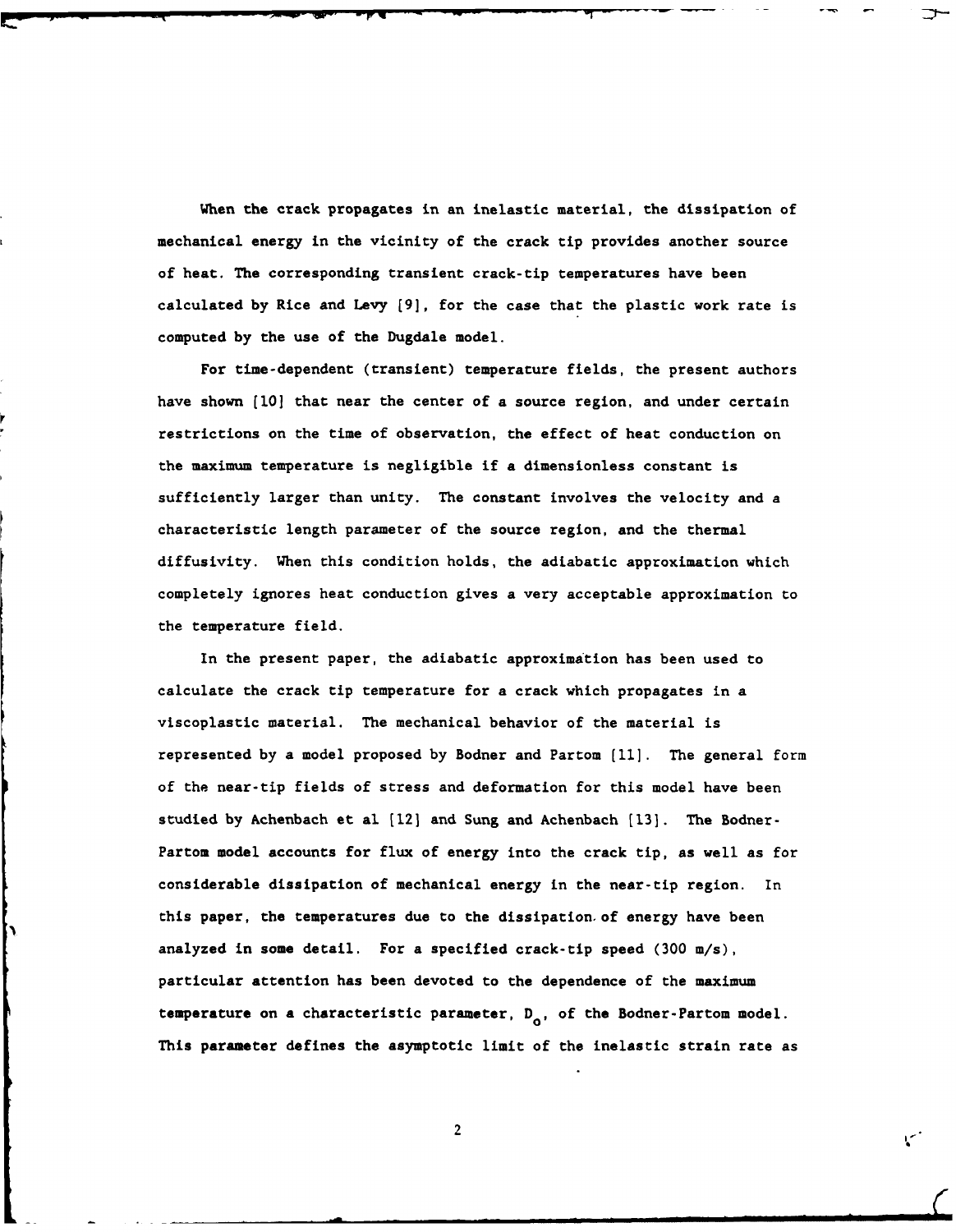the stress increases. The maximum temperature increases with increasing values of  $D_0$ .

## 2. Constitutive Model

In this paper we use the constitutive relations for a viscoplastic material proposed by Bodner and Partom [11]. The basic equation that distinguishes the Bodner-Partom model from other constitutive models, is the one which defines the rate of inelastic (plastic) strain as:

$$
\frac{1}{2}P_0 = D_0 \frac{1}{(J_2)^{1/2}} \exp\left[-\frac{1}{2} (Z^2/3J_2)^{1/2}\right] \quad . \tag{2.1}
$$

where  $s_{ij}$  are the components of the stress deviator,

$$
s_{ij} - \sigma_{ij} - \frac{1}{3} \delta_{ij} \sigma_{kk} \qquad (2.2)
$$

and

$$
J_2 - \frac{1}{2} s_{ij} s_{ij}
$$
 (2.3)

Also

١

$$
z = z_1 + (z_o - z_1)e^{-mV} \tag{2.4}
$$

In Eqs. (2.1) and (2.4),  $Z_0, Z_1, m, n$  and  $D_0$  are material constants, and  $W_p$  is the work over the inelastic strains

$$
W_p = \int s_{ij} \dot{\epsilon}_{ij}^p dt
$$
 (2.5)

 $\mathbf{v}$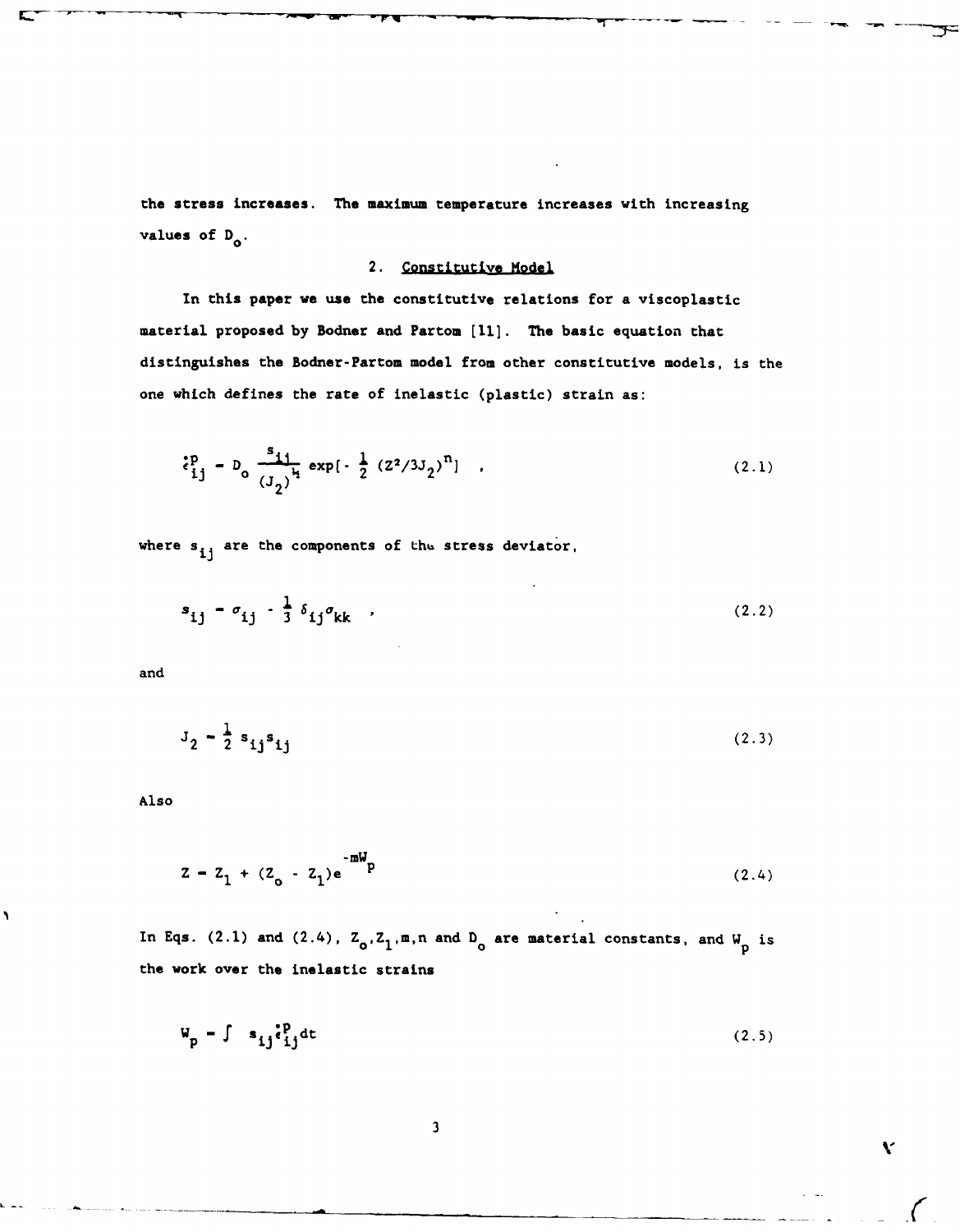The Bodner-Partom constitutive equations have the convenient property that no separate specification of a yield criterion is required, and loading and unloading are governed **by** the same set of equations. Both elastic and inelastic deformations are present at all stages of loading and unloading. For loading in uniaxial tension it is simple to plot the inelastic strain rate,  ${}_{11}^{p}$ , versus  $\sigma_{11}/Z$ . Figure 1 shows that  ${}_{11}^{p}$  remains very small at small stresses, with a rapid change over a small range of  $\sigma_{11}/Z$  (the "yield" region), whereupon an asymptotic limit (proportional to  $D_0$ ) is approached as  $\sigma_{11}$  becomes large.

It has been shown **by** Sung and Achenbach (13] that a bounded inelastic strain rate implies a square-root singular near-tip stress field. In the moving coordinates we have:

$$
\begin{bmatrix} \sigma_{11} \\ \sigma_{12} \\ \sigma_{22} \end{bmatrix} - \frac{K_{I}(t)}{R^{i}} \begin{bmatrix} \frac{3}{4} \cos \frac{1}{2}\theta + \frac{1}{4} \cos \frac{5}{2}\theta \\ -\frac{1}{4} \sin \frac{1}{2}\theta + \frac{1}{4} \sin \frac{5}{2}\theta \\ \frac{5}{4} \cos \frac{1}{2}\theta - \frac{1}{4} \cos \frac{5}{2}\theta \end{bmatrix}
$$
 (2.6)

It should be noted that the usual factor  $(2\pi)^{\frac{1}{2}}$  in the denominator has been omitted, and that the variations with angle are the usual ones for elastic near-tip stress fields.

Sung and Achenbach (13] have used the finite element method to calculate the quasi-static stress intensity factor,  $K_T(t)$ . They considered a case of plane strain and small-scale yielding, for a body containing a stationary crack which is loaded at time **t - 0.** It was assumed that the load immediately generates the initial elastic field everywhere in the cracked body. In particular the initial fields near the crack tip were **assumed** to consist of the usual static elastic singular fields. At time

4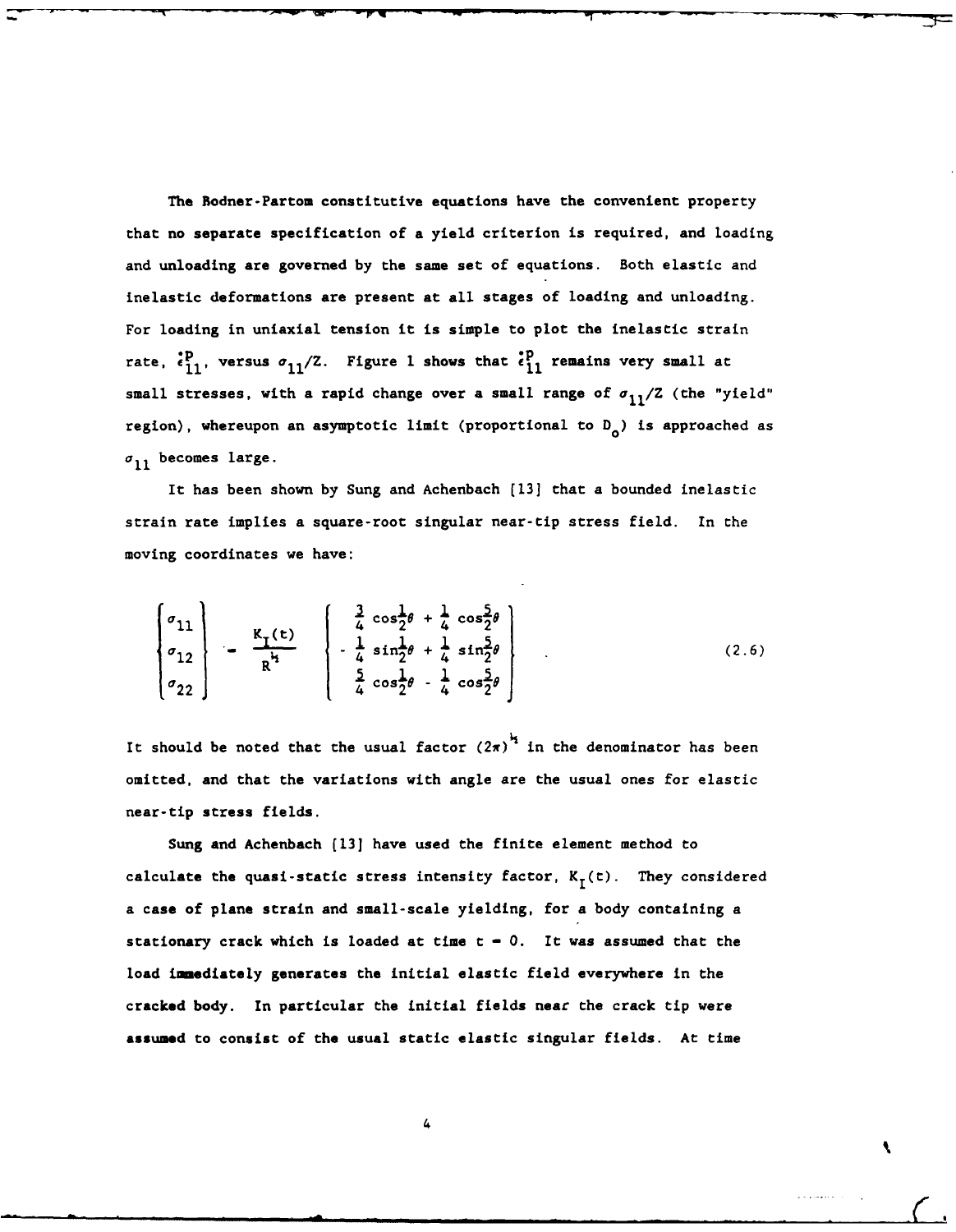t **- 0+** the crack starts, however, to propagate with a constant velocity. Curves for  $K_{\tau}$ (t<sup>\*</sup>)/ $K_{\tau}^{E}$ , where  $K_{\tau}^{E}$  is the initial elastic stress intensity factor, are shown in Fig. 2, for various values of the crack tip speed. The dimensionless time is defined **by**

$$
t^* = t(\mu D_o)/(Z/\sqrt{3})
$$
 (2.7)

For the purpose of the present paper the curves of Fig. 2 are fitted **by**

$$
K_{I}(t^{*}) = K_{I}^{\mathbf{E}} e^{-\alpha^{*}t^{*}} = K_{I}^{\mathbf{E}} e^{-\alpha t}
$$
 (2.8)

where  $\alpha^*$  and  $\alpha$  depend on the crack-tip speed.

It should be noted that the components of  $\begin{array}{c} \epsilon_{1j}^{p} \\ \epsilon_{2j} \end{array}$ , as defined by Eq.(2.1), are bounded at a crack tip. Even though s<sub>ij</sub> blows up as a crack tip is approached, in the term  $s_{i,j}/(J_2)^{k_j}$  that singularity is cancelled by the one of  $(J_2)^{\frac{1}{2}}$ . The term  $\exp\left[-(2^2/3J_2)^n/2\right]$  is bounded whether  $J_2$  is singular or not. At a crack tip we therefore have

$$
\hat{\epsilon}_{ij}^{\text{P}} = \frac{D_0 s_{ij}}{\left(\frac{1}{2} s_{k\ell} s_{k\ell}\right)^{\frac{1}{2}}} \tag{2.9}
$$

This expression displays the strong dependence of the near-tip inelastic strain rate on the parameter  $D_{\alpha}$ .

Equations **(2.5), (2.6)** and **(2.8)** are now used to compute the rate of dissipation of mechanical energy in the imediate vicinity of the crack tip. The result is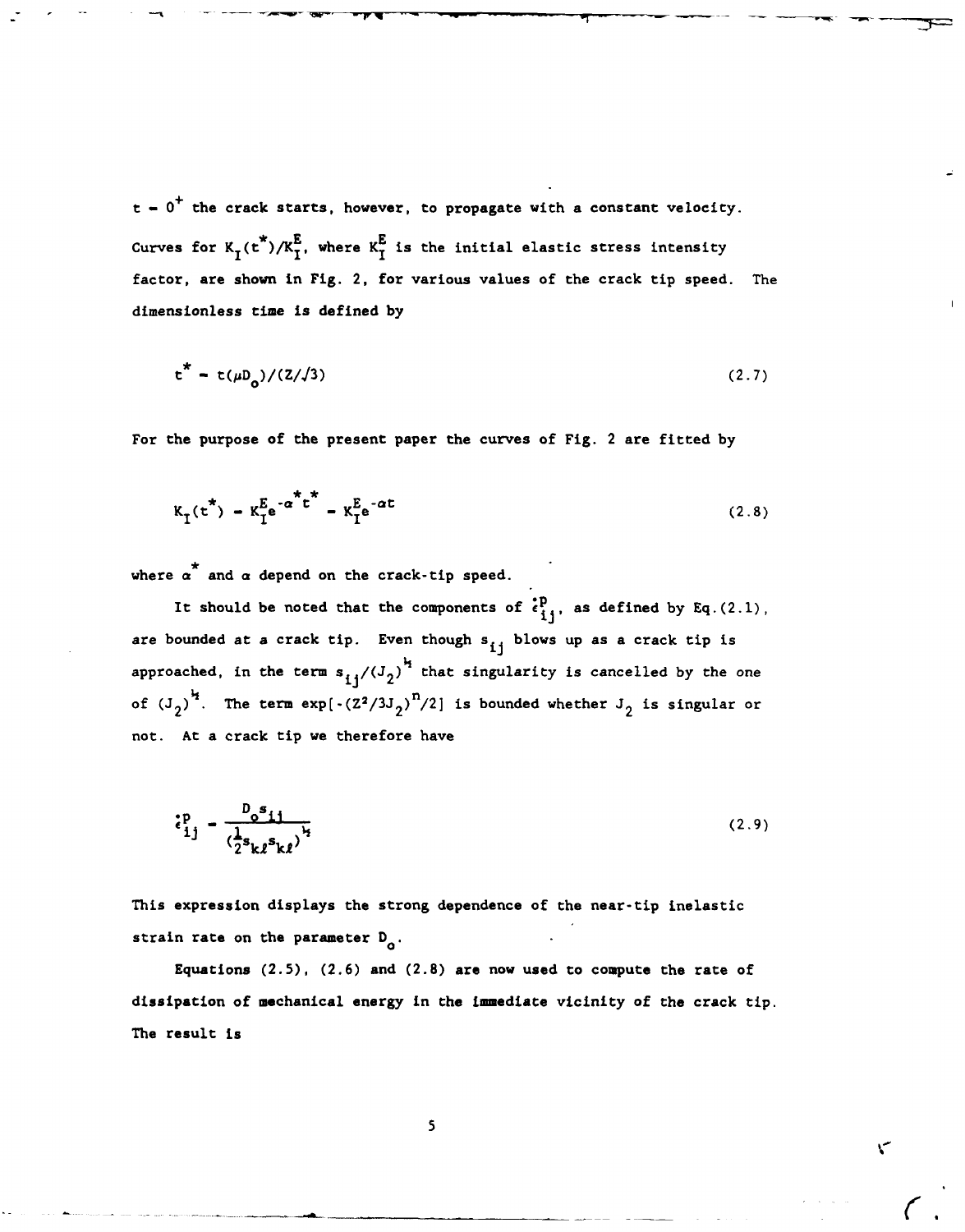$$
\hat{\Psi}_{p}(X,Y,t) = D_0 K_I^{E} e^{-\alpha t} \frac{\Sigma(\theta)}{R^{k_1}}
$$
 (2.10)

where

$$
\Sigma(\theta) = 2\left(\frac{1}{3}[1 + 4\nu(\nu-1)]\cos^2\frac{1}{2}\theta + \frac{1}{4}\sin^2\theta\right)^{\frac{1}{2}}
$$
 (2.11)

## 3. Adiabatic Approximation

The calculation of the temperature at a propagating crack tip is a moving heat-source problem. The rupture processes right at the propagating tip and the dissipation of mechanical energy in the vicinity of the crack tip, provide the moving heat sources.

When the source is distributed and of the general form  $Q_{o}f(X,Y,t)$ , where  $X$  and  $Y$  are the moving coordinates shown in Fig. 1, and if the system of sources moves at a constant velocity, **V,** the temperature in the moving coordinate system may be written as, see **[10],**

$$
\overline{T}(\overline{X},\overline{Y},\overline{t}) = \frac{2}{\pi} \int_0^{\overline{t}} \frac{d\overline{S}}{\overline{t} \cdot \overline{s}} \int_A f(\overline{\xi},\overline{\eta},\overline{s}) \exp(-\frac{[(\overline{X}\cdot\overline{\xi})+\overline{V}(\overline{t}\cdot\overline{s})]^2 + (\overline{Y}\cdot\overline{\eta})^2}{2(\overline{t}\cdot\overline{s})}) d\overline{\xi} d\overline{\eta}. \quad (3.1)
$$

where the dimensionless variables are defined as

$$
(\bar{x}, \bar{Y}) - (X, Y)/\ell , \quad (\bar{\xi}, \bar{\eta}) - (\xi, \eta)/\ell , \quad (\bar{t}, \bar{s}) - (2\kappa/\ell^2)(t, s), \quad (3.2a, b, c)
$$

$$
\overline{T} = T/(Q_0 l^2 / 8k) , \overline{V} = (l/2\kappa)V.
$$
 (3.3a,b)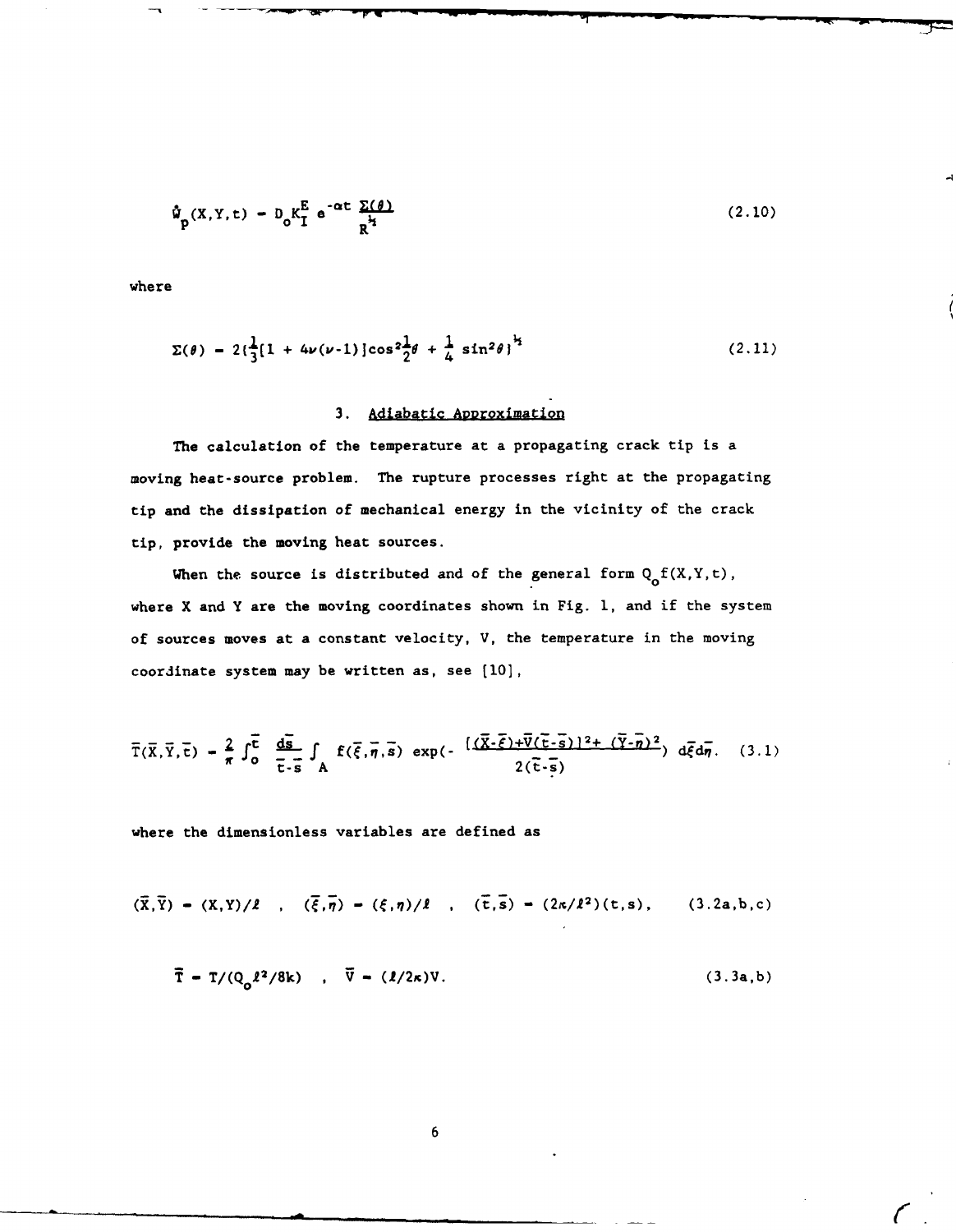In these expressions **I** is **a** characteristic length of the area **A, k** is the thermal conductivity, and **x** is the thermal diffusivity

$$
\kappa = k/\rho c \quad , \tag{3.4}
$$

where  $\rho$  is the mass density and c is the specific heat.

Equation (3.1) reveals the potentially dominant influence of  $\bar{V}$ . Suppose that  $\overline{X}, \overline{Y} < 1$ , and that  $\overline{V} \gg 1$ . The exponential term will then be very small, unless t-s << 1. When t-s << 1 the terms  $(\overline{X}-\overline{\xi})+\overline{V}(\overline{t}-\overline{s})$ ]<sup>2</sup>/2( $\overline{t}-\overline{s}$ ) and  $(\overline{Y}\cdot\overline{n})^2/2(t-s)$  will, however, be very large, and the exponential term will decay rapidly as  $\bar{\xi}$  and  $\bar{\eta}$  vary from  $\bar{X}$  and  $\bar{Y}$ . These observations suggest that for large values of  $\bar{v}$ , the major contribution from  $f(\bar{\xi},\bar{\eta},\bar{s})$  comes from the neighborhood of  $\xi = \overline{X} + \overline{V}(\overline{t} - \overline{s})$ ,  $\eta = \overline{Y}$ . Hence we bring  $f(\overline{X}, \overline{Y}, \overline{s})$  outside the integration over **A.** Since the exponential term is either very small (t-s =  $0(1)$ ) or decays rapidly ( $\overline{t}$ - $\overline{s}$  << 1), the limits of integration may be extended to **±w.** Use of the integral

$$
\int_{-\infty}^{\infty} e^{-\alpha x^2} dx - \frac{1}{\alpha} \tag{3.5}
$$

then finally reduces **Eq.(3.1)** to

$$
T(\overline{X}, \overline{Y}, \overline{t}) = 4 \int_{0}^{\overline{t}} f(\overline{X} + \overline{V}(\overline{t} - \overline{s}), \overline{Y}, \overline{s}) d\overline{s}
$$
 (3.6)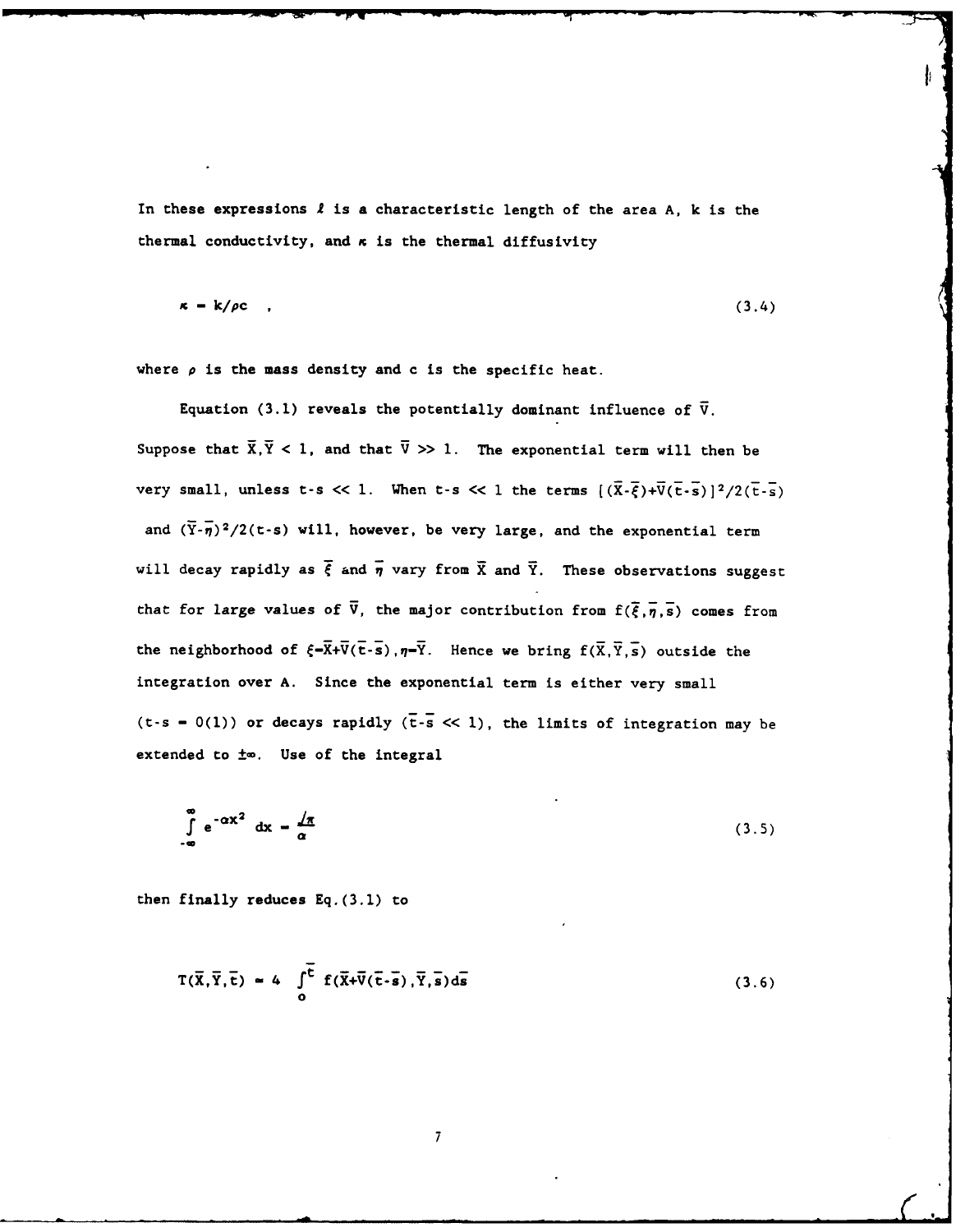It follows from  $(3.3b)$  that  $\overline{V}$  is large for V*l* large and/or  $\kappa$  small. However, even for moderate values of  $V\ell$ , one may find quite large values of **V.** For example, for steel we have

$$
\rho c = 3.64 \times 10^6 \text{ J/m}^3 \text{ }^0\text{C}, \qquad k = 5.36 \times 10 \text{ J/m} \text{s} \text{ }^0\text{C}
$$
 (3.7a,b)

and hence

$$
\kappa = \frac{k}{\rho c} = 1.47 \times 10^{-5} \text{ m}^2/\text{s}
$$
 (3.8)

It then follows from Eqs.(3.3b) and **(3.8)** that

$$
\overline{\mathbf{V}} = \mathbf{V}\mathbf{\ell} \times 10^5 / 2.94 \tag{3.9}
$$

Clearly  $\bar{V}$  can be quite large even for small values of  $V$  or  $l$ .

For certain simple moving source regions the temperatures according to Eqs. (3.1) and (3.6) have been compared in Ref. [10]. For  $\bar{V}$  = 50 the agreement is very good at small times, but it degenerates as time increases.

Equation (3.6) may be called an adiabatic approximation. It assumes that the source region moves sufficiently fast that the effect of heat conduction is negligible in the source region, at least at relatively small times. **The** purely adiabatic approximation can also be obtained directly **by** simply setting **k =** 0 in the heat conduction equation. The equation for the temperature then reduces to

 $p \cdot \mathbf{r} - \mathbf{Q}$  (3.10)

 $\angle$  I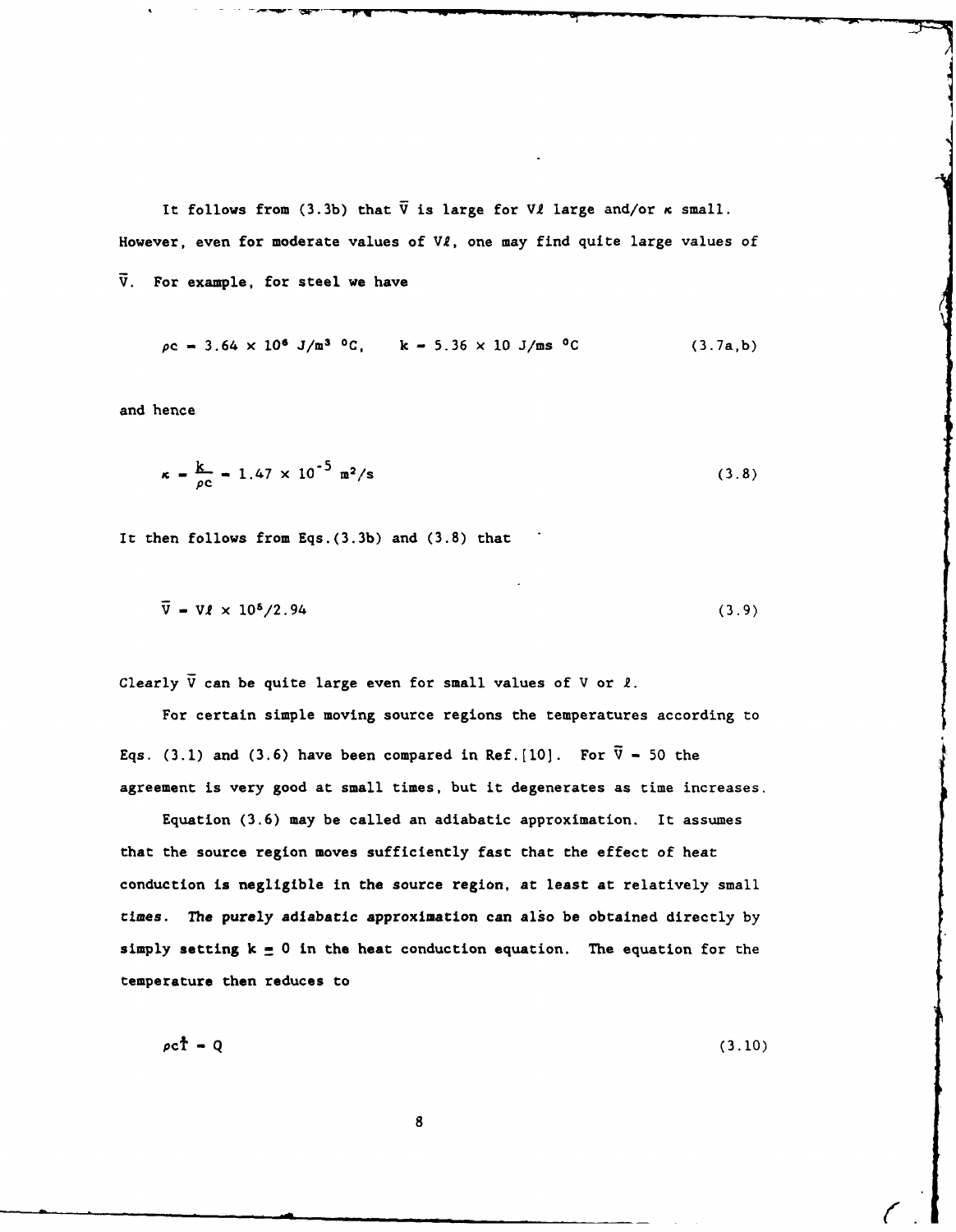Suppose  $Q - Q_0 f(x - a(t), y, t)$  is given in the stationary coordinate system. The temperature at a **fixed** point x,y relative to the stationary coordinate system is

$$
T(x,y,t) = \frac{Q_0}{\rho c} \int_0^t f(x-a(s),y,s)ds
$$
 (3.11)

**I --** F-6 **-- -** -- **-- - . ' -- - -- - -k - -**

where we assume  $T(x,y,t) = 0$  for  $t \le 0$ . Equation (3.11) is generally quite easy to evaluate, even numerically when  $f(x - a(t), y, t)$  is known only in the form of numerical data. In the moving coordinates Eq. (3.11) becomes

$$
T(X,Y,t) = \frac{Q_0}{\rho c} \int_0^t f(X+a(t) - a(s),Y,s) ds
$$
 (3.12)

The corresponding dimensionless results in the moving coordinate system are obtained by using the dimensionless quantities defined by Eq.(3.2) and  $Eq. (3.3)$ . Note that the actual value of k appears in these quantities, even though Eq.(3.12) is for  $k = 0$ . We have

$$
T(\overline{X}, \overline{Y}, \overline{t}) = 4 \int_{0}^{\overline{t}} f(\overline{X} + a(\overline{t}) - a(\overline{s}), \overline{Y}, \overline{s}) d\overline{s}
$$
 (3.13)

In the absence of heat conduction, and since the source region moves parallel to the x axis, the coordinate y simply appears as a parameter. It is noted that for a source moving with constant velocity V, Eq.(3.13) is identical to **Eq.(3.6).**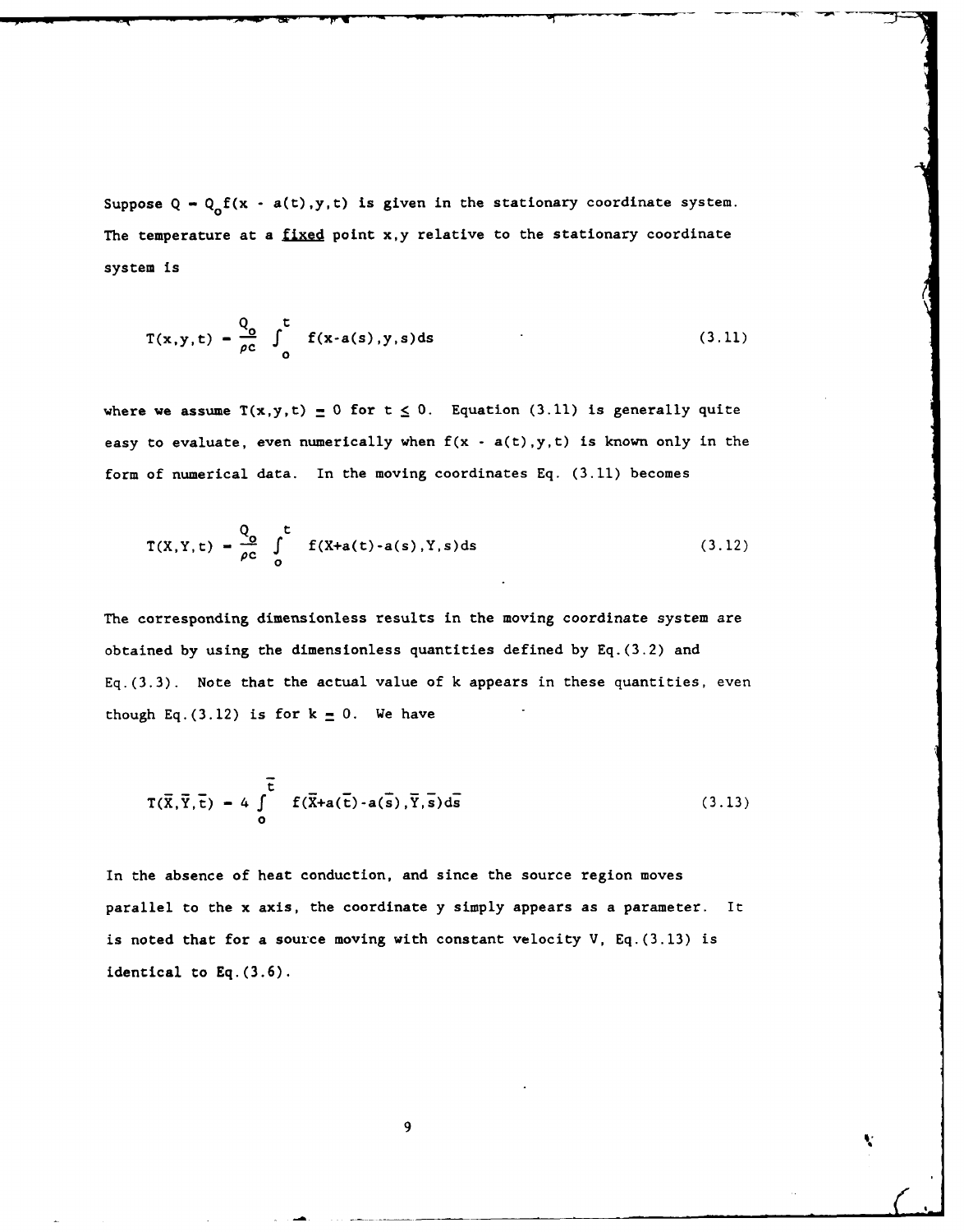Under the assumption that the dissipated mechanical energy is converted into heat, the temperature generated by the singular part of  $W_p(X,Y,t)$  can **now** be obtained by substitution of (2.10) into **Eq.(3.12).** The result is

$$
T(X,Y,t) = \frac{D_0 K_1^E \Sigma(\theta)}{\rho c} \int_0^t \frac{e^{-\alpha s} ds}{([X+a(t)-a(s)]^2 + Y^2)^{1/4}}
$$
(3.14)

where a is defined **by Eq.(2.8).** For constant crack tip speed, V, and after some manipulation, we find on the crack line  $(Y = 0)$ :

$$
T(X,0,t) = \frac{D_0 K_1^E \Sigma(0)}{\rho c} \qquad \frac{e^{-\alpha (t+X/V)}}{(\alpha V)^{\frac{1}{2}}} g(\alpha X/V, \alpha t) \qquad , \qquad (3.15)
$$

where

$$
g(\alpha X/V, \alpha t) = \int_{\alpha X/V}^{\alpha (X/V + t)} \frac{e^s}{s^{1/2}} ds
$$
 (3.16)

At the crack tip the temperature further simplifies to

$$
T(0,0,t) = \frac{D_0 K_1^E \Sigma(0)}{\rho c} \frac{1}{(\alpha V)^{1/2}} e^{-\alpha t} g(0,\alpha t)
$$
 (3.17)

The function  $e^{-\alpha t} g(0, \alpha t)$ , which is known as Dawson's integral, has been plotted in Fig. **3.** It is noted that the maximum value of the integral is approximately **1.1.** Hence, at the crack tip we have

$$
T_{\max} = \frac{1.1}{(aV)^{\frac{1}{2}}} \frac{D_0 K_L^{E_2(0)}}{\rho c}
$$
 (3.18)

N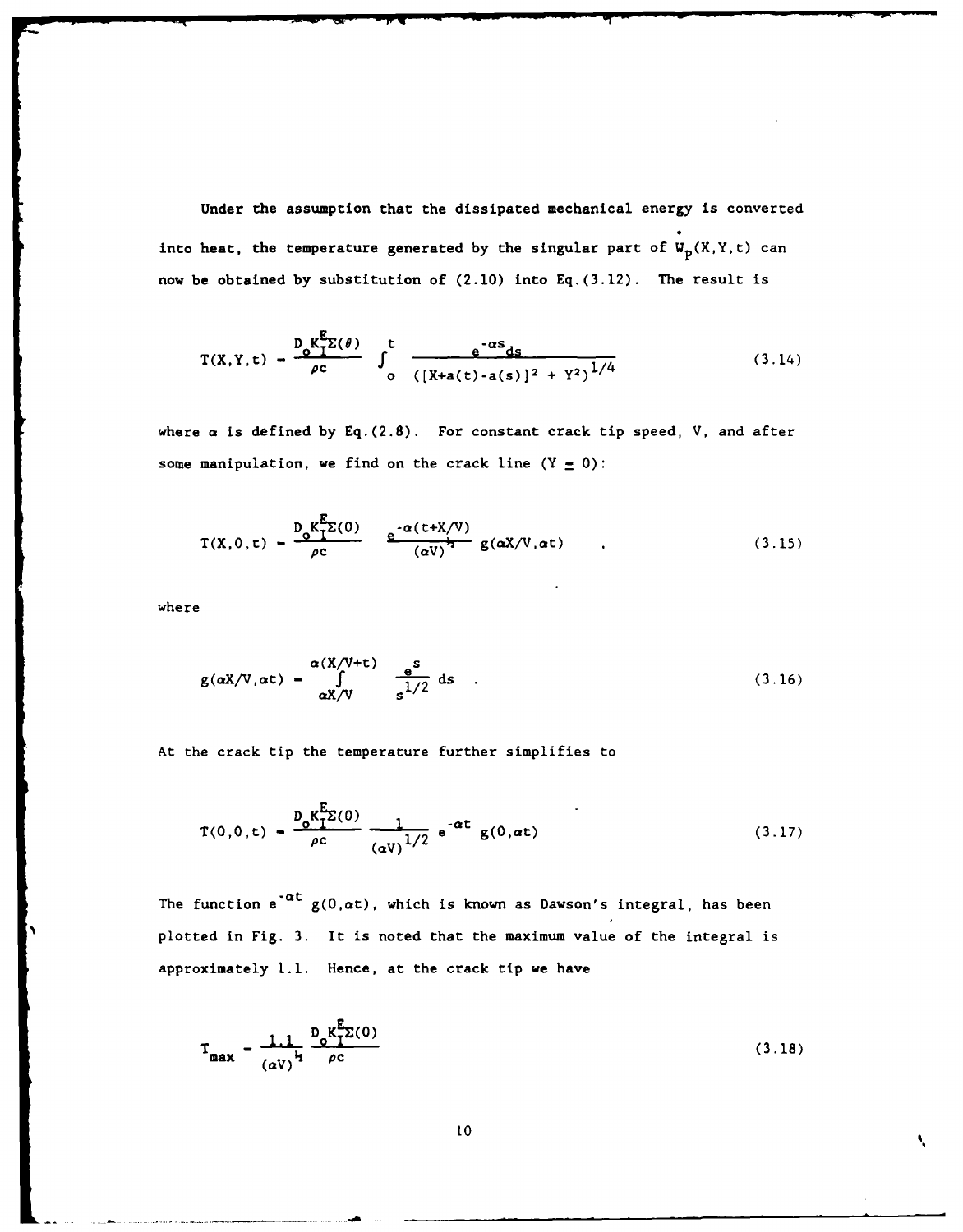It is of interest to plot the dependence of  $T_{max}$  on  $D_0$ . To do that, we use the nondimensional time introduced **by Eq.(2.7).** The crack-tip speed, V, is then related to the normalized crack-tip speed,  $v^*$ , by the following expression:

$$
V = \frac{(K_{1}^{E})^{2} \mu D_{0}}{2^{3}} \frac{3}{3} V^{\star}
$$
 (3.19)

Let us consider the following numerical values

$$
K_{\rm I}^{\rm E}
$$
 = 70 MPa m<sup>2</sup> = 0.7 × 10<sup>8</sup>N/m<sup>3/2</sup>  
\n $\mu$  = .44 × 10<sup>5</sup> N/mm<sup>2</sup> ,  $\nu$  = 0.2  
\nZ = 1550 N/mm<sup>2</sup> , V = 300 m/s

Equation **(3.19)** then becomes

$$
D_0 V^* \approx 10^{-3} \text{ l/s} \tag{3.20}
$$

Therefore, for various values of D<sub>o</sub>, we can compute the corresponding values for **V\*** by the above formula. The results are shown in Table **1.** As pointed out earlier, the quasi-static stress intensity factor  $K_{\tau}(\tau^{\star})$  computed numerically in Ref.[13] for various normalized crack-tip speeds  $v^*$  (see Fig. 2), can be fitted for short time by **Eq.(2.8),** by adjusting the parameter a (or  $\alpha^*$  if the normalized time scale  $t^* - \mu D_0/Z//3$  is used), where

11.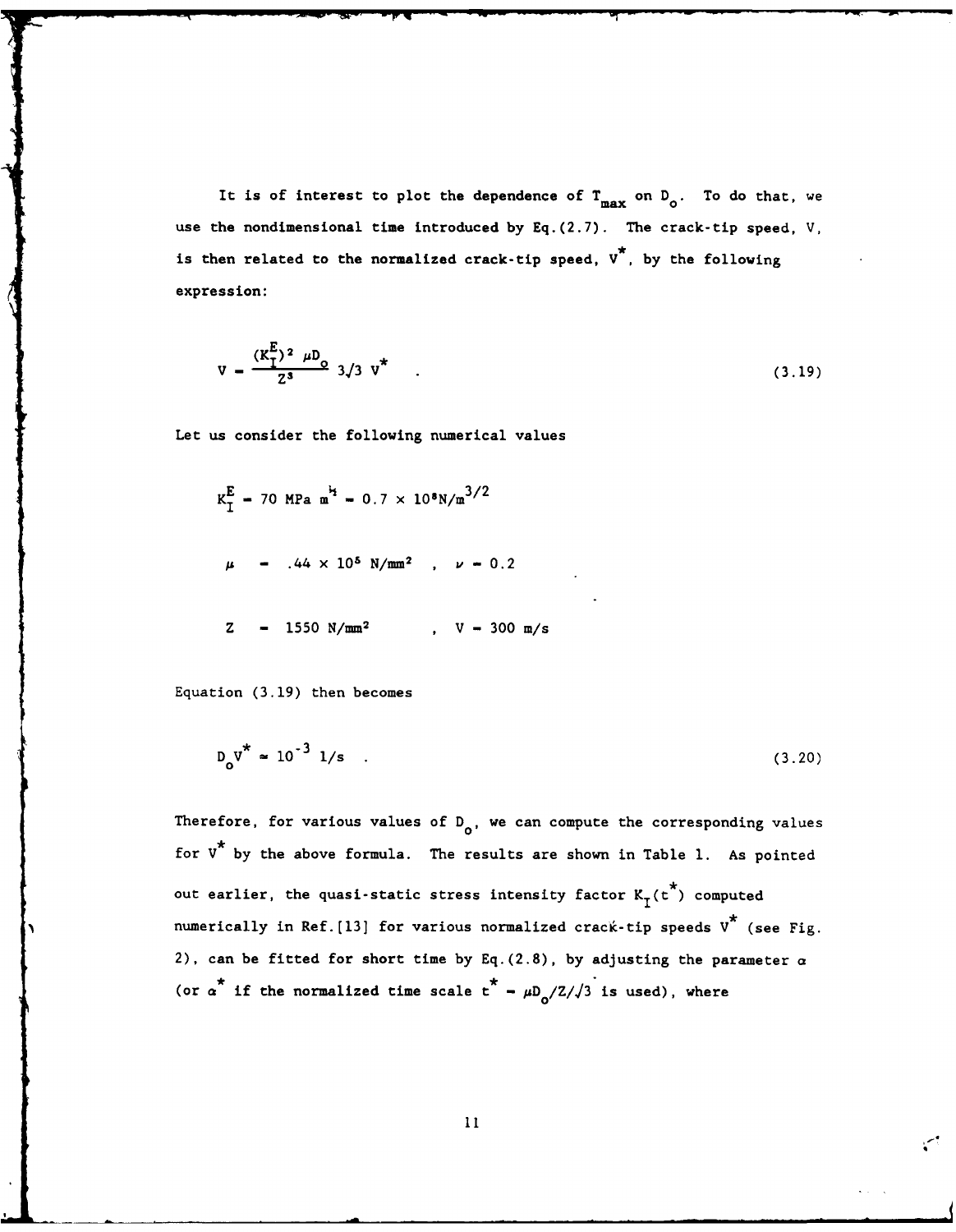$$
\alpha - \alpha^* \frac{\mu D_0}{Z/\sqrt{3}} \tag{3.21}
$$

For various normalized crack-tip speeds, **V\*,** the fitted values for the parameter  $\alpha^*$  are shown in Table 1.

For a specific value of V (in our case V **- 300** m/s) the calculation of T<sub>max</sub> as a function of D<sub>o</sub> now proceeds as follows. For various selected values of D<sub>2</sub>, the corresponding V<sup>\*</sup> are obtained from (3.20). Next, the corresponding values of  $\alpha^*$  are obtained by interpolation from Table 1. For each  $D_{\alpha}$  the value of  $\alpha$  then follows from Eq.(3.21). Finally for each  $D_{\alpha}$  the corresponding  $\alpha$  is substituted in Eq.(3.17), to yield  $T_{max}$ . The curve of  $T_{\text{max}}$  versus D<sub>0</sub> is shown in Fig. 4. It is noted that  $T_{\text{max}}$  increases monotonically with  $D_{0}$ . The increase is more dramatic at higher values of  $D_0$ . For example, for  $D_0 = 10^6$  l/s we have  $T_{max} \approx 360^{\circ}$ C, while for  $D_0 = 10^4$  1/s, we have  $T_{max} \approx 20^0C$ .

Crack tip temperatures due to flux of energy into the crack tip have been computed in Ref.[10].

### Acknowledgment

This paper was written in the course of research sponsored by the Office of Naval Research under Contract No. N00014-85-K-0401 with Northwestern University.

### References

- **[1] J.M.** Krafft and G.R. Irwin, in Fracture Toughness Testing and its ADlications **ASTM-STP 381 (1965).**
- [2] H.D. Bui, **A.** Ehrlacher and **Q.S.** Nguyen, Journal de Mecaniaue **19 (1980) 697.**
- [3] R. Weichert and K. Schönert, Journal of the Mechanics and Physics of Solids 22 (1974) 127.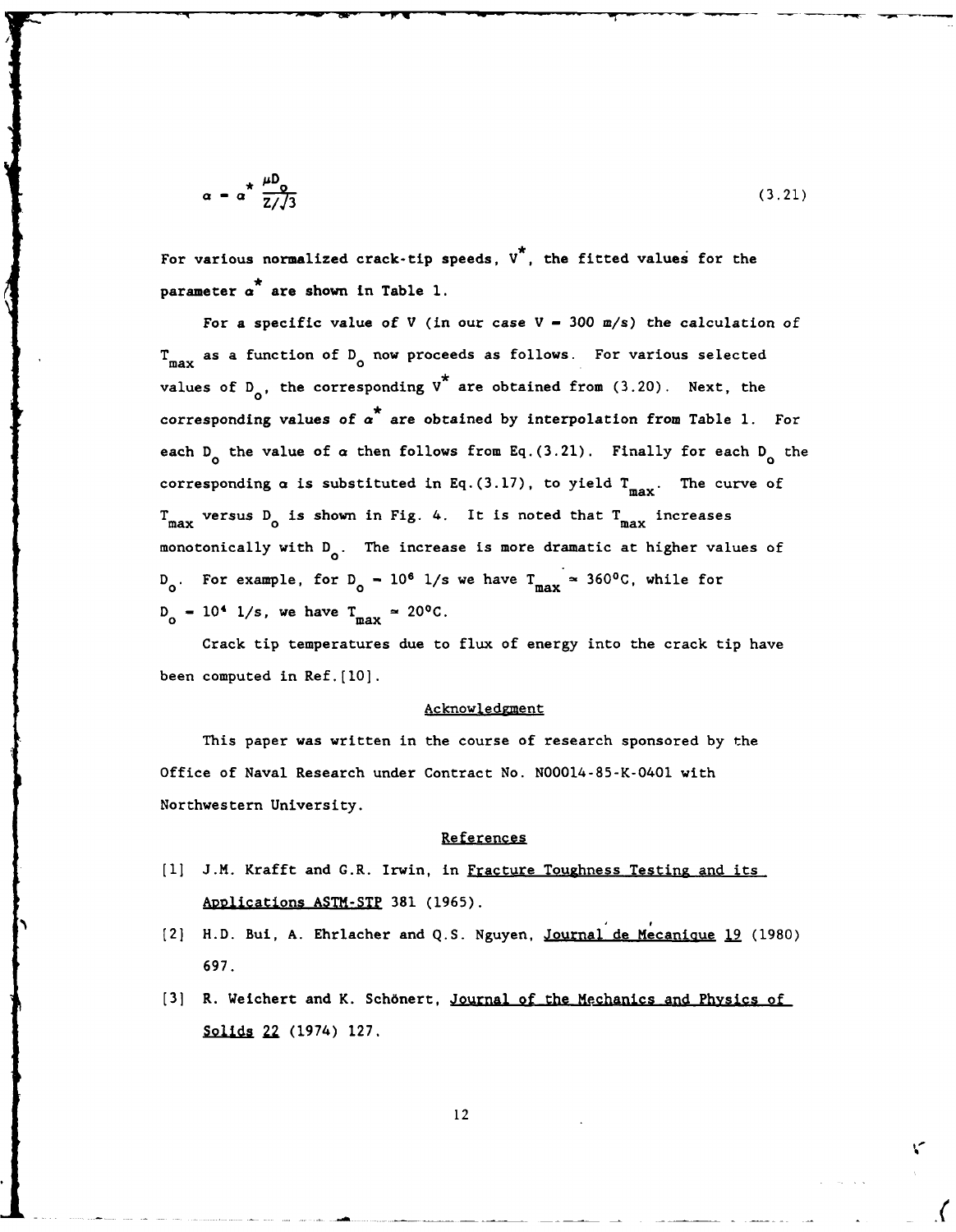- [4] R. Weichert and K. Sch6nert, Journal of the Mechanics and Physics of Solids 26 (1978) 151.
- [5] R. Weichert and K. Schönert, Quarterly Journal of Mechanics and Applied Mathematics 31 (1978) 363.
- **[6]** W. **Da11,** International Journal of Fracture **12 (1976) 595.**
- **[7] K.N.G.** Fuller, **P.G.** Fox and **J.E.** Field, Proc. Royal Society of London Ser. A 341 (1975) 537.
- **[8]** Z. -B. Kuang and **S.N.** Atluri, Journal of AD1plied Mechanics **zj (1985)** 274.
- **[9]** J.R. Rice and **N.** Levy, in Physics of Strength and Plasticity, edited **by A.S.** Argon, MIT Press **(1969) 277.**
- [10] **J.C. Sung and J.D. Achenbach**, **<u>Journal of Thermal Stresses 10</u> (1987)** 243.
- [11] S.R. Bodner and Y. Partom, Journal of Applied Mechanics **42** (1975) 385.
- [12] **J.D.** Achenbach, **N.** Nishimura and **J.C.** Sung, International Journal of **L(**Solids and Structure 22 **(1987) 1035.**
- **[13] J.C.** Sung and **J.D.** Achenbach, "Time dependent crack-tip fields for crack propagation in a viscoplastic solid," submitted for publication.

**'1**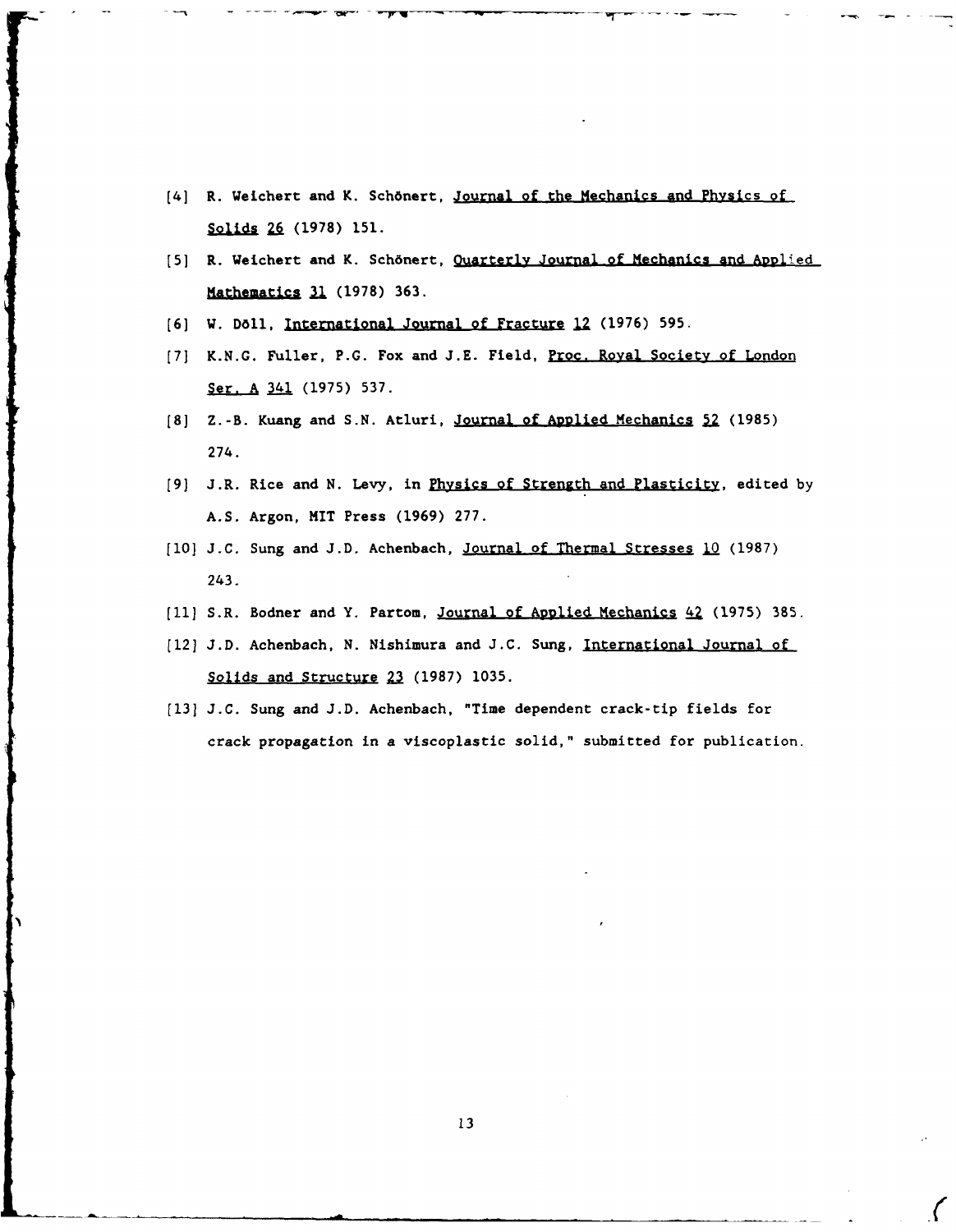Table 1. The fitted values of the parameter  $\alpha^*$  for various normalized crack-tip speeds, and the corresponding values of  $T_{max}$ <sup>o</sup>C) calculated from Eq. (3.18), for  $V = 300$  m/s and various values of D<sub>0</sub>.

|  |  | $D_0(1/s)$ $v^*$ $a^*$ $\frac{a}{\mu/(2/73)} = D_0 a^*$ $T_{max}$ (°C) |              |
|--|--|------------------------------------------------------------------------|--------------|
|  |  | $10^3$ 1 $1/2$ $\frac{1}{2}10^3$                                       | $\mathsf{s}$ |
|  |  | $10^4$ $10^{-1}$ $1/3$ $\frac{1}{3} \cdot 10^4$                        | 20           |
|  |  | $10^5$ $10^{-2}$ $1/6$ $\frac{1}{6}$ , $10^5$                          | 90           |
|  |  | $10^6$ $10^{-3}$ $1/9$ $\frac{1}{9}$ $10^6$                            | 360          |
|  |  | $10^7$ $10^{-4}$ $1/20$ $\frac{1}{20}$ $10^7$                          | 1690         |
|  |  |                                                                        |              |

 $\mathbf{C}$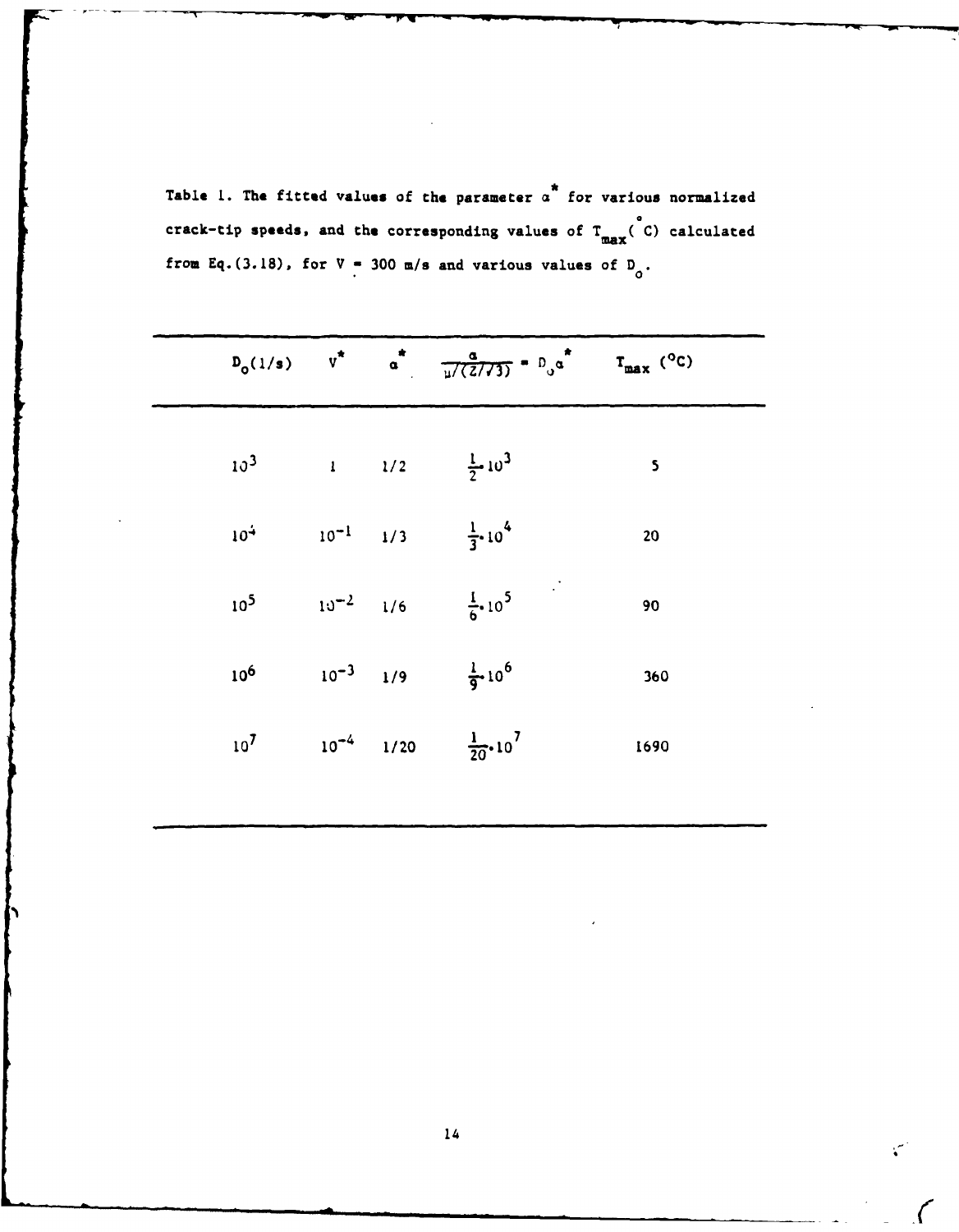

Fig. 1 **Plastic strain rate versus**  $\sigma_{11}/Z$ , for uniaxial stress, and for various values of n.

 $\pmb{\zeta}$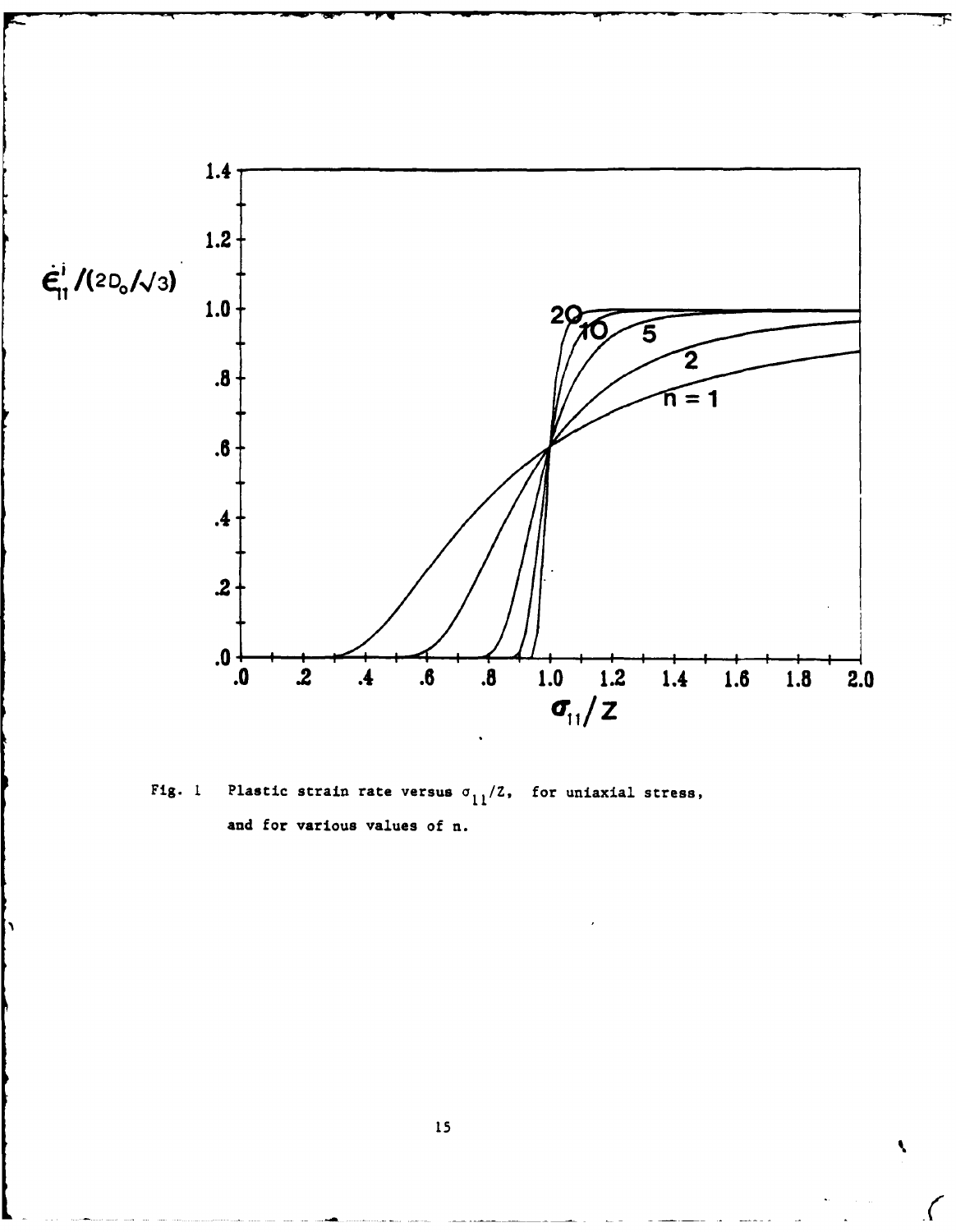

Fig. 2 Time varying stress-intensity factor,  $k(t^*) = K_I(t^*)/K_I^E$ , versus the dimensionless time, for various crack-tip speeds, where  $v^*$  is defined by  $Eq. (3.19)$ .

 $\bar{\mathbf{v}}$ 

Ŧ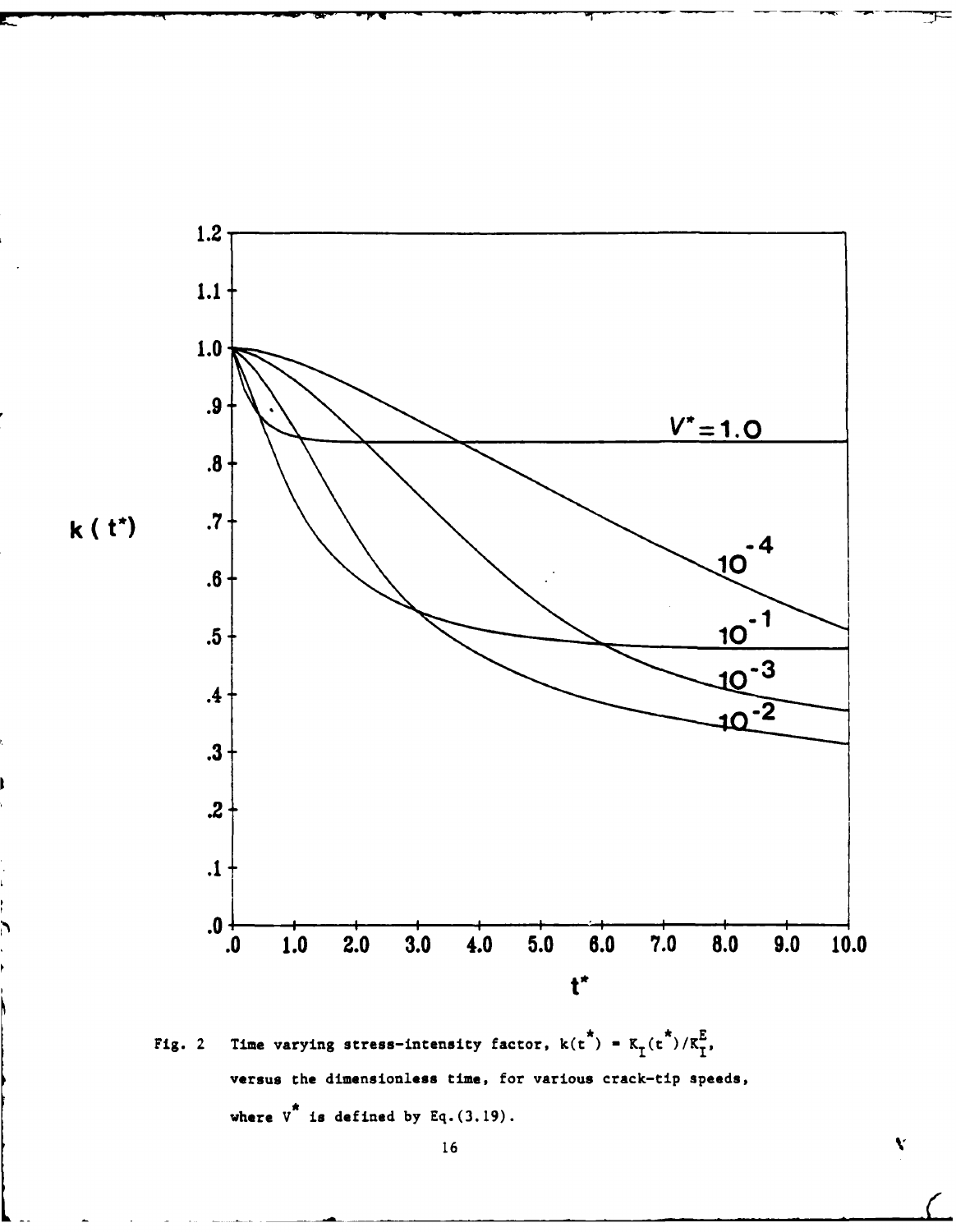

Fig. 3 Function  $e^{-\alpha t}g(0, \alpha t)$  versus  $\alpha t$ , where  $g(0, \alpha t)$  is defined by Eq.  $(3.16)$ .

 $\epsilon$ .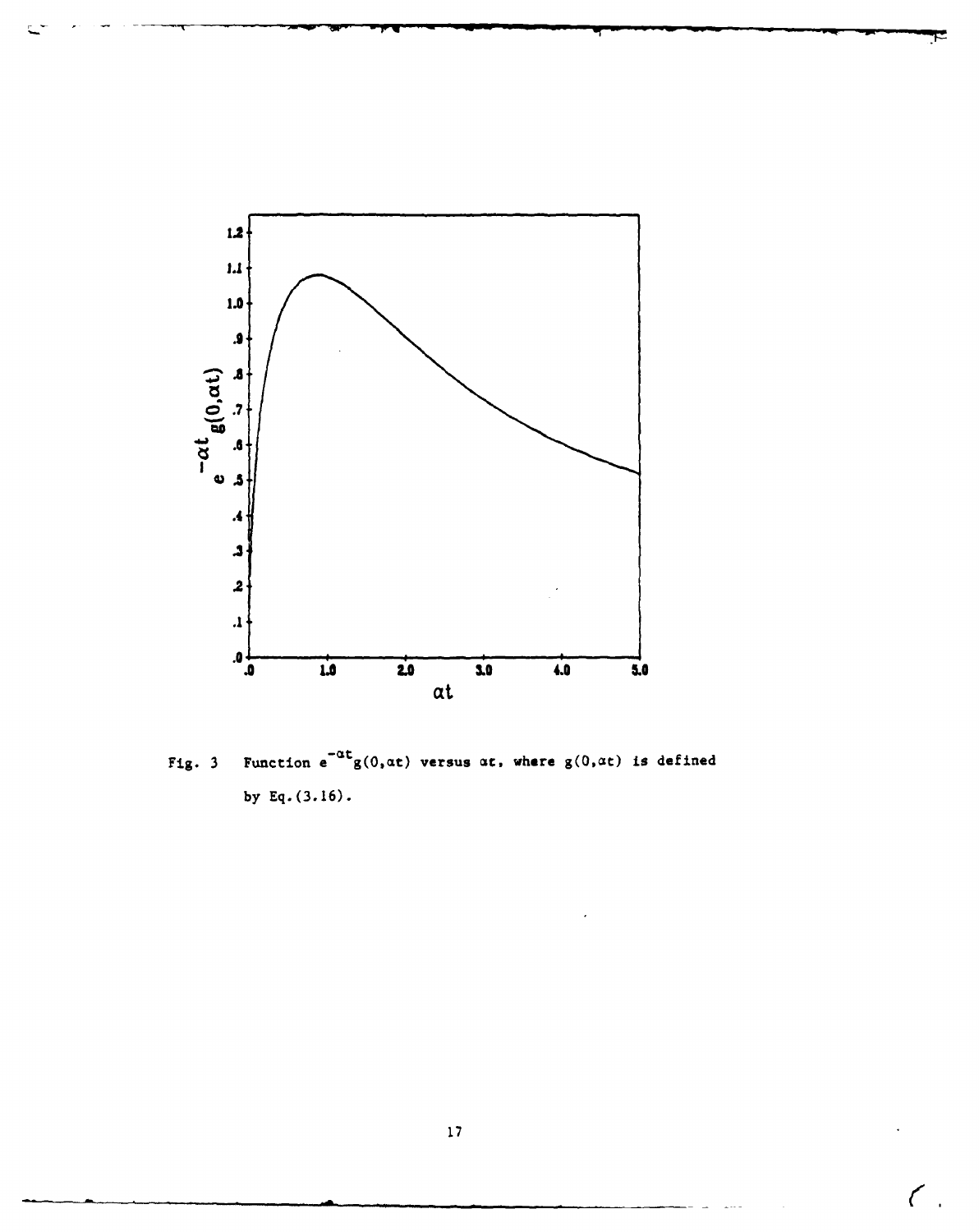

Fig. 4 Maximum value of the crack tip temperature versus D<sub>o</sub>.

 $\sum_{i=1}^{N}$